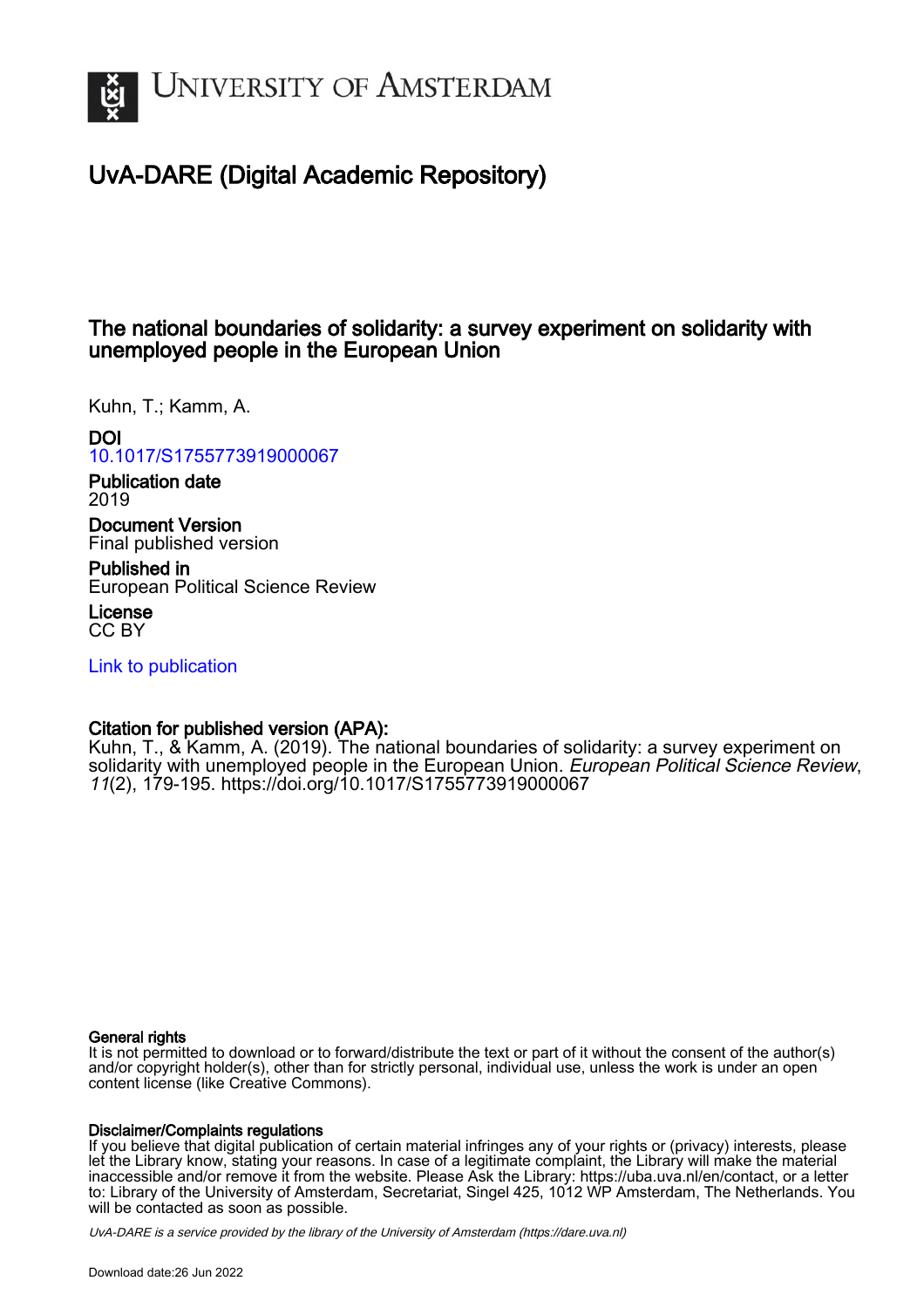# The national boundaries of solidarity: a survey experiment on solidarity with unemployed people in the European Union

Theresa  $Kuhn^{1,*}$  and Aaron  $Kamm^2$ 

<sup>1</sup>Department of Political Science, University of Amsterdam, Amsterdam, The Netherlands and <sup>2</sup>Divison of Social Science, New York University - Abu Dhabi, Abu Dhabi, UAE \*E-mail: [Theresa.kuhn@uva.nl](mailto:Theresa.kuhn@uva.nl)

(Received 28 June 2018; revised 12 March 2019; accepted 12 March 2019)

#### Abstract

Amidst the European sovereign debt crisis and soaring unemployment levels across the European Union, ambitions for European unemployment policies are high on the political agenda. However, it remains unclear what European taxpayers think about these plans and who is most supportive of European unemployment policies. To contribute to this debate, we conducted a survey experiment concerning solidarity towards European and domestic unemployed individuals in the Netherlands and Spain. Our results suggest that (1) Europeans are less inclined to show solidarity towards unemployed Europeans than towards unemployed co-nationals, (2) individuals with higher education, European attachment, and pro-immigration attitudes show more solidarity towards unemployed people from other European countries, but (3) even they discriminate against foreigners, and (4) finally, economic left-right orientations do not structure solidarity with unemployed people from abroad.

Keywords: European social union; survey experiment; European identity; solidarity; international redistribution

### Introduction

In the wake of the European sovereign debt crisis, unemployment has soared across the European Union (EU). Consequently, plans to develop Europe-wide unemployment benefits are high on the political agenda. Both the European Commission [\(2017](#page-15-0)) and the European Council (Van Rompuy, [2012\)](#page-17-0) have highlighted the need to establish mechanisms of risk sharing in the European Monetary Union to absorb unemployment shocks in the member-states. Several proposals on the table either involve direct payments to European citizens or propose transfers between European member-states (Spath, [2016](#page-16-0)). Such policies are expected to improve macroeconomic stability and ultimately strengthen the democratic legitimacy of European integration (Vandenbroucke et al., [2018](#page-17-0)). European unemployment policies would also constitute an impor-tant step towards a full-fledged European social union (Vandenbroucke et al., [2017](#page-17-0)).

Which of these plans, if any at all, can be successfully implemented also depends on public opinion. In times of 'constraining dissensus', European policymakers increasingly need widespread and stable support from the European public to bring European integration further (Hooghe and Marks, [2018](#page-16-0)). This has triggered scholarly interest in international solidarity within the European Union (Ferrera, [2017](#page-15-0); Lahusen and Grasso, [2018\)](#page-16-0). While there is a growing body of research on public support for international bailouts in the EU (Bechtel et al., [2014;](#page-15-0) Kleider and

<sup>©</sup> European Consortium for Political Research 2019. This is an Open Access article, distributed under the terms of the Creative Commons Attribution licence ([http://creativecommons.org/licenses/by/4.0/\)](http://creativecommons.org/licenses/by/4.0/), which permits unrestricted re-use, distribution, and reproduction in any medium, provided the original work is properly cited.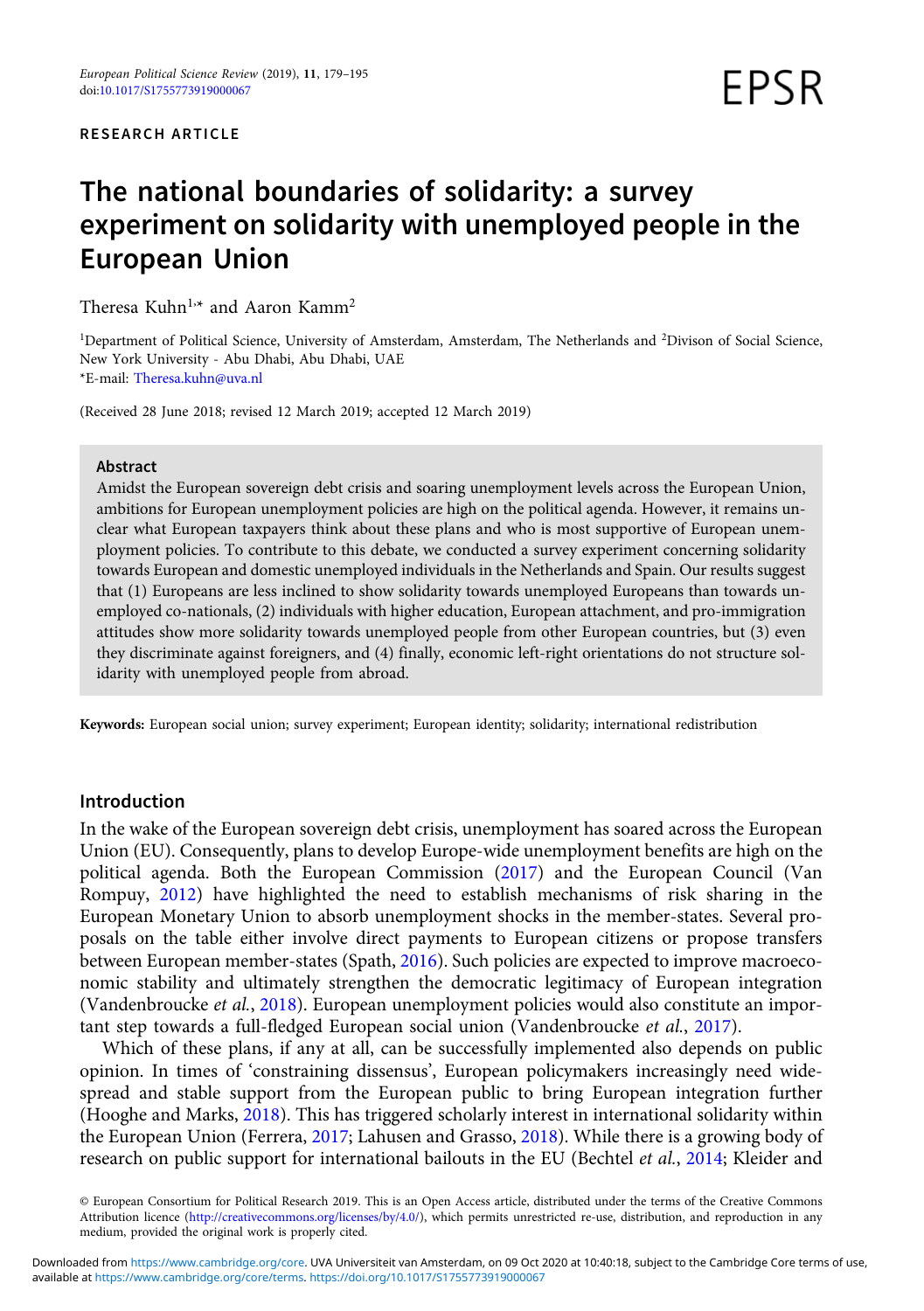Stoeckel, [2018;](#page-16-0) Stoeckel and Kuhn, [2018](#page-16-0); Verhaegen, [2018](#page-17-0)), the individual basis of support for European unemployment policies has not yet been sufficiently studied. Several authors have analyzed public opinion on the Europeanization of welfare states (Burgoon, [2009](#page-15-0); Beaudonnet, [2013](#page-15-0); Ciornei and Recchi, [2017](#page-15-0); Hooghe and Verhaegen, [2017\)](#page-16-0), and Gerhards et al., [\(2018\)](#page-16-0) have come to the conclusion that there is widespread support for European social policies. However, these public opinion studies mainly focused on the EU's role in providing welfare and social security, for example by asking whether citizens think that the EU should offer a decent standard of living for the unemployed (Gerhards et al., [2018\)](#page-16-0). They have not asked to what extent the public is willing to personally contribute to European social policy. It is plausible, however, that individuals who demand European redistribution policies (e.g. because they expect to benefit from them) do not want to pay for such policies. Hence, support of European social policy might not be a sign of solidarity but instead reflect an expectation to be on the receiving end. Moreover, as citizens might see European and national social policies as competitive or mutually exclusive (Burgoon, [2009;](#page-15-0) Baute et al., [2019\)](#page-15-0), it is important to study European solidarity relative to national solidarity. Hence, this paper aims to contribute to current research by questioning the extent to which European citizens are willing to support unemployed people in their own country and in other member-states. To do so, it draws on an original survey experiment conducted in the Netherlands and Spain in 2015.

Our results suggest that (1) Europeans are less inclined to show solidarity towards unemployed Europeans than towards unemployed co-nationals. (2) While individuals with higher education, higher European attachment, and pro-immigration attitudes show more solidarity towards unemployed people, (3) even they discriminate against foreigners in their willingness to support unemployed people. Finally, (4) economic left-right orientations bear no relation to solidarity with unemployed people abroad. Hence, while there are individual differences in solidarity towards unemployed people in other EU member-states, everyone discriminates against them. Therefore, optimistic perspectives on public support for European social policy should be taken with a grain of salt, as our findings suggest that the national boundaries of solidarity remain largely intact.

An important strand of research that is related, but not identical to the question addressed in this paper, refers to welfare chauvinism (Reeskens and Van Oorschot, [2012](#page-16-0); Mewes and Mau, [2013\)](#page-16-0) or labour market chauvinism (Ferrera and Pellegata, [2018\)](#page-15-0) – the wish to exclude immigrants from being potential beneficiaries of welfare or potential workers. While highly relevant and informative for our study, this strand of research differs in two important ways from our goals. First, welfare and labour market chauvinism relate to exclusion of immigrants from national institutions (Degen et al.,  $2018$ ), while this paper analyses public support for policies targeting foreigners living in other countries. It is even plausible that some Europeans, who do not want the benefits of their national welfare state to be extended to immigrants, would however be favourable of helping unemployed people abroad, as this might prevent their migration (similar arguments are sometimes made with respect to development aid). Second, while the literature on welfare chauvinism asks who should benefit from national redistribution, this paper addresses support for the emerging European framework of redistribution.

The remainder of this paper is structured as follows. We begin with a discussion of the concept of solidarity and review existing literature on national and international solidarity, before developing a set of hypotheses. We then present data, our operationalizations and our empirical results. We conclude by discussing the implications of this paper for future research and policymaking.

#### Theoretical framework

Stjerno [\(2009:](#page-16-0) 2) defines solidarity as 'the preparedness to share resources with others by personal contribution to those in struggle or in need and through taxation and redistribution organized by the state'. This definition underlines that solidarity stretches beyond mere empathy; it instead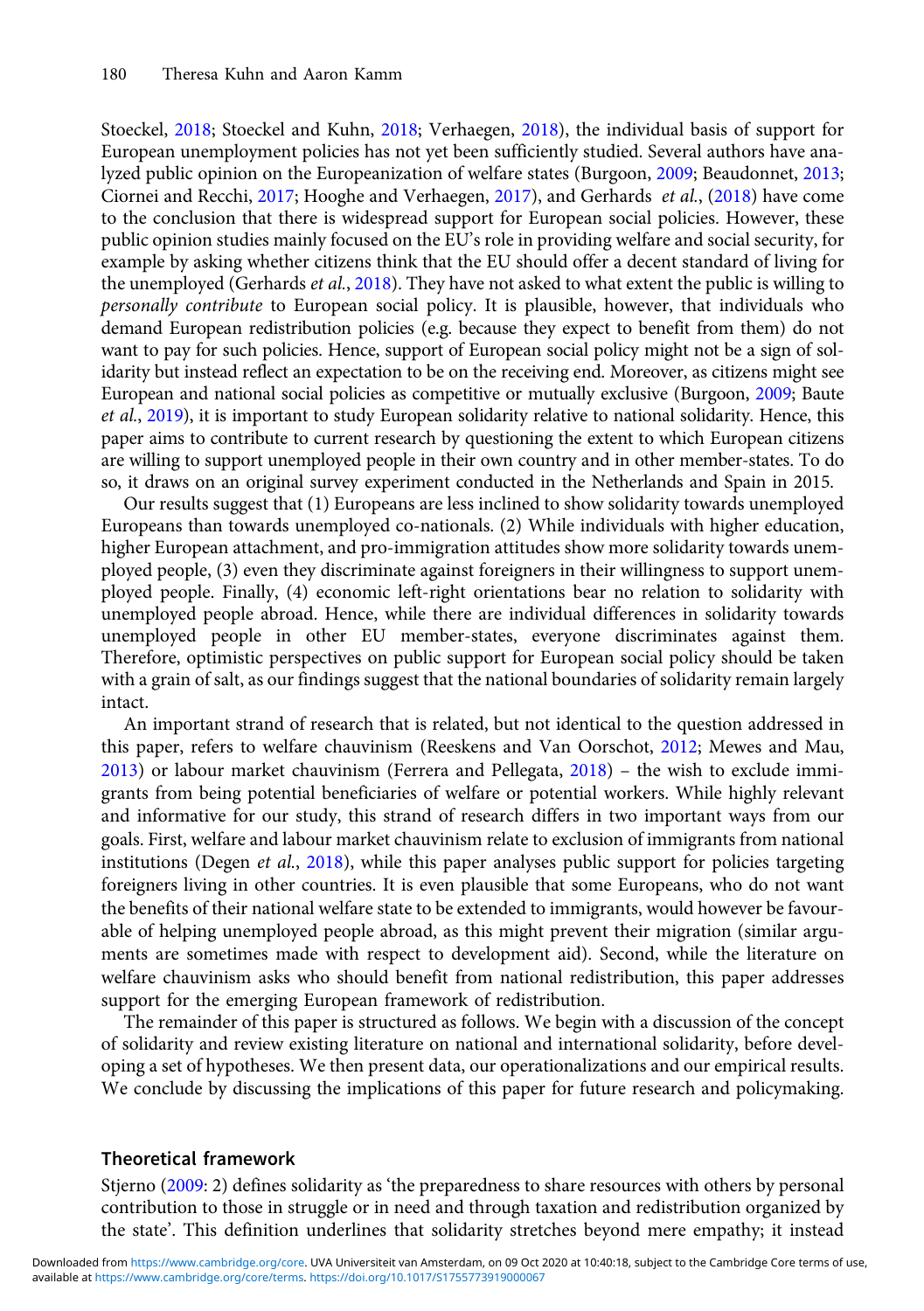implies the readiness to give up part of one's own resources for the sake of others. The definition also emphasizes two aspects that are of prime interest here. First, the question is to what extent are people willing to support institutionalized economic transfers from their own member-state to other member-states in dire economic times. Second, it is relevant to know the extent to which individuals would be prepared to *personally* share resources with other Europeans. While earlier research has addressed the first dimension (Hooghe and Verhaegen, [2017;](#page-16-0) Gerhards et al., [2018](#page-16-0)), we focus on the second aspect of solidarity, by analysing to what extent citizens are willing to personally contribute to support unemployed people in their own country versus citizens of other member-states. Burelli [\(2016\)](#page-15-0) distinguishes solidarity from two closely related concepts: charity and fraternity. Charity has a universal scope which separates it from the notion of solidarity, which is an important distinction as this paper reflects on the territorial scope of solidarity. On the other hand, solidarity differs from fraternity, which implies a certain level of sameness, but comes without the obligation to share resources.

To what extent do Europeans show solidarity towards unemployed people in other European countries? This question has to two dimensions. The first relates to people's general readiness to share resources, while the second concerns the territorial scope of solidarity. With respect to the first dimension, ample research exists on redistribution preferences.<sup>1</sup> On the one hand, support for redistribution is a question of self-interest, which can operate through a variety of mechanisms (Iversen and Soskice, [2001;](#page-16-0) Busemeyer and Neimanns, [2017](#page-15-0)). Yet on the other, political ideology, group identity (Shayo, [2009;](#page-16-0) Harell et al., [2016\)](#page-16-0), and other-regarding preferences (Feldman and Steenbergen, [2001](#page-15-0); Dimmick et al., [2018\)](#page-15-0) play an important role. Concerning the second aspect, scholars have investigated the extent to which solidarity exists beyond the borders of the nation-state (Beckert et al., [2004](#page-15-0); Ellison, [2012;](#page-15-0) Fenger and Van Paridon, [2012\)](#page-15-0). While recent research suggests that Europeans are generally open towards a Europeanized welfare state (Gerhards et al., [2016](#page-15-0)), there are good reasons to believe that the borders of the nation-state are also important boundaries of social solidarity. As Beckert et al., ([2004](#page-15-0)) note, transnational solidarity is much more difficult to establish than transnational politics and economy. The national community is still the predominant reference frame for social inequality and serves as a yardstick for comparison. When assessing their own fate and economic situation, people tend to compare themselves with other co-nationals rather than with other Europeans (Whelan and Maître, [2009](#page-17-0)). Also, the media and social statistics frame issues of inequality in national terms. There are several reasons for this. First, the historical weight of national welfare institutions shapes our understanding of the 'insiders' eligible for redistribution (Jæger, [2006](#page-16-0); Börner and Eigmüller, [2018\)](#page-15-0). Second, it is easier to establish solidarity in more homogeneous societies (Miller and Ali, [2014;](#page-16-0) Kymlicka, [2015](#page-16-0)). As the concept of 'parochial altruism' highlights, prosocial behaviour is often accompanied by in-group preferences (Bernhard et al., [2006](#page-15-0)). In the context of large-scale immigration, research on welfare state chauvinism (Van der Waal et al., [2013](#page-17-0)) has shown that certain members of Western societies hold egalitarian values, yet nonetheless continue to think that welfare state services should not be granted to immigrants. Such an opposition to welfare service provision to immigrants is often rooted in a feeling that migrants are not deserving as they have not (yet) contributed enough to the welfare state themselves, and it is hard to predict whether they will remain long enough to 'pay it back'. While in most EU member-states, political, ethnic, and social boundaries largely coincide (Ferrera, [2003\)](#page-15-0), the EU, which brings together 28 member-states, 24 official languages, and a plethora of welfare regimes, is far from being homogeneous. During the economic crisis, these differences were further highlighted and European member-states witnessed a revival of nationalism. According to an analysis by Polyakova and Fligstein

<sup>&</sup>lt;sup>1</sup>It is important to note that support for redistribution does not necessarily reflect solidarity. There are at least three motivations for support for redistribution: (1) self-interested support for redistribution by a person who expects to benefit from it, (2) 'calculating solidarity' (Paskov and Dewilde, [2012\)](#page-16-0) by people who expect positive externalities (Rueda and Stegmueller, [2016\)](#page-16-0), and (3) genuinely altruistic solidarity by people who do not expect to benefit from it.

available at <https://www.cambridge.org/core/terms>.<https://doi.org/10.1017/S1755773919000067> Downloaded from [https://www.cambridge.org/core.](https://www.cambridge.org/core) UVA Universiteit van Amsterdam, on 09 Oct 2020 at 10:40:18, subject to the Cambridge Core terms of use,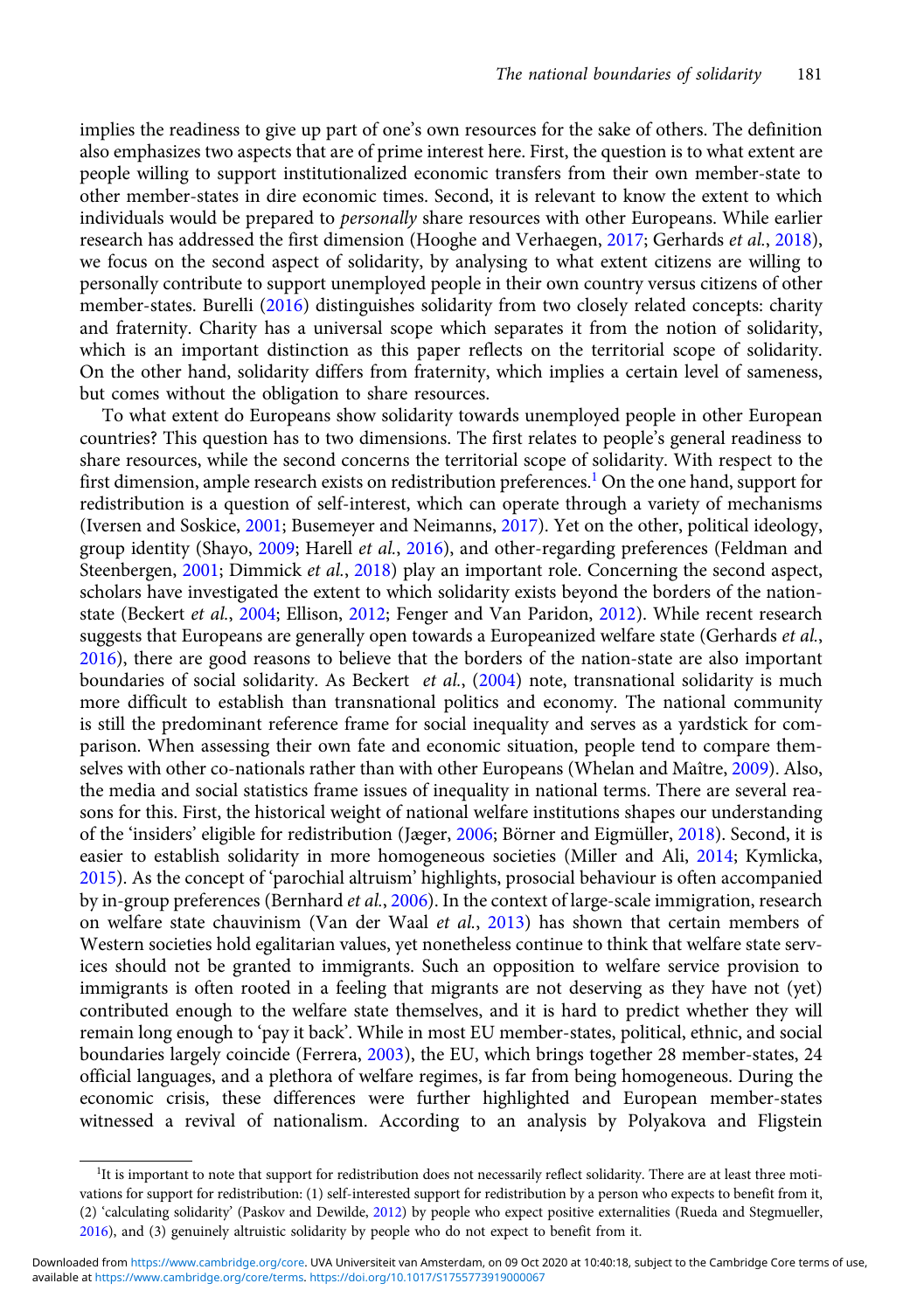([2015](#page-16-0)), feelings of national identity have soared since, and European identification has decreased in those countries hit strongly by the economic downturn. The crisis has also contributed to the social construction of in- and outgroups and to the affirmation of national stereotypes (Chalaniova, [2013](#page-15-0)). In line with this argument, Lahusen and Grasso [\(2018](#page-16-0)) find that acts of solidarity, such as donations or signing a petition, are much more pervasive at the national rather than European level.

We therefore formulate the following hypothesis:

## Hypothesis 1: People show more solidarity towards their national unemployed than towards unemployed people in other European member-states.

Traditionally, questions of redistribution within a country are a contentious issue between the economic left and economic right. Those who place themselves towards the left are generally more in favour of welfare state spending and redistribution than those on the right (Jacoby, [1994](#page-16-0)). In a vignette study on support for targeted unemployment benefits, Buss ([2018\)](#page-15-0) shows that rightleaning individuals are significantly less supportive of unemployment benefits, and that this is motivated by the wish to exclude non-nationals from receiving these benefits. Ferrera and Pellegata ([2018](#page-15-0)) report strong cross-country evidence that a more right-leaning ideology is associated with labour market chauvinism. Analysing data from the European Election Survey 2014, Kleider and Stoeckel ([2018\)](#page-16-0) find that more leftist political views are significantly associated with international bailout support, but that this relationship is contingent on socio-economic status. It is therefore plausible that people who lean more to the left of the political spectrum would also be more likely to share resources with other Europeans.

## Hypothesis 2: People who are more to the economic left of the political spectrum show greater solidarity towards unemployed people in other European member-states.

Although economic left-right orientations have traditionally structured Western European politics, several scholars have identified a new cleavage regarding the question of whether national economic, cultural, and political boundaries should be open or closed. This new cleavage, labelled 'integration-demarcation' Kriesi et al., ([2008](#page-16-0)) or 'transnational' cleavage (Hooghe and Marks, [2018\)](#page-16-0), cuts across the left-right dimension and has become increasingly salient in European politics. At its heart are two central issues: European integration and immigration (Van der Brug and Van Spanje, [2009\)](#page-16-0). There is good reason to expect that attitudes towards immigration and European identity would influence solidarity towards the unemployed of other European member-states. Questions of solidarity are intrinsically related to collective identity (Miller and Ali, [2014](#page-16-0); Breidahl et al., [2018\)](#page-15-0), and some have claimed that where group identity is strong, one's perception of self-interest will extend to the entire group. With the exception of Hooghe and Verhaegen [\(2017\)](#page-16-0), who found no significant correlation between European identity and endorsement of European social policy, recent studies have provided empirical support for the expectation that international solidarity in the EU is a question of collective identity. Verhaegen [\(2018\)](#page-17-0) as well as Lahusen and Grasso ([2018](#page-16-0)) find that people with European identity are more supportive of fiscal solidarity towards member-states experiencing economic difficulties. Ciornei and Recchi ([2017](#page-15-0)) show that Europeans who are transnationally active will more likely endorse international solidarity in the EU. Analysing survey data collected in Poland, Germany, and Spain in 2009, Gerhards et al., [\(2016](#page-15-0)) report a significant correlation between European identity and support for a Europeanized welfare state. In laboratory experiments in Germany and the United Kingdom, Kuhn et al., ([2018](#page-16-0)) find that individuals identifying as European and supporting immigration are more likely to share resources with anonymous recipients in other European member-states. Taken together, these studies suggest that both European identity and proimmigration attitudes foster greater solidarity towards the unemployed in other member-states.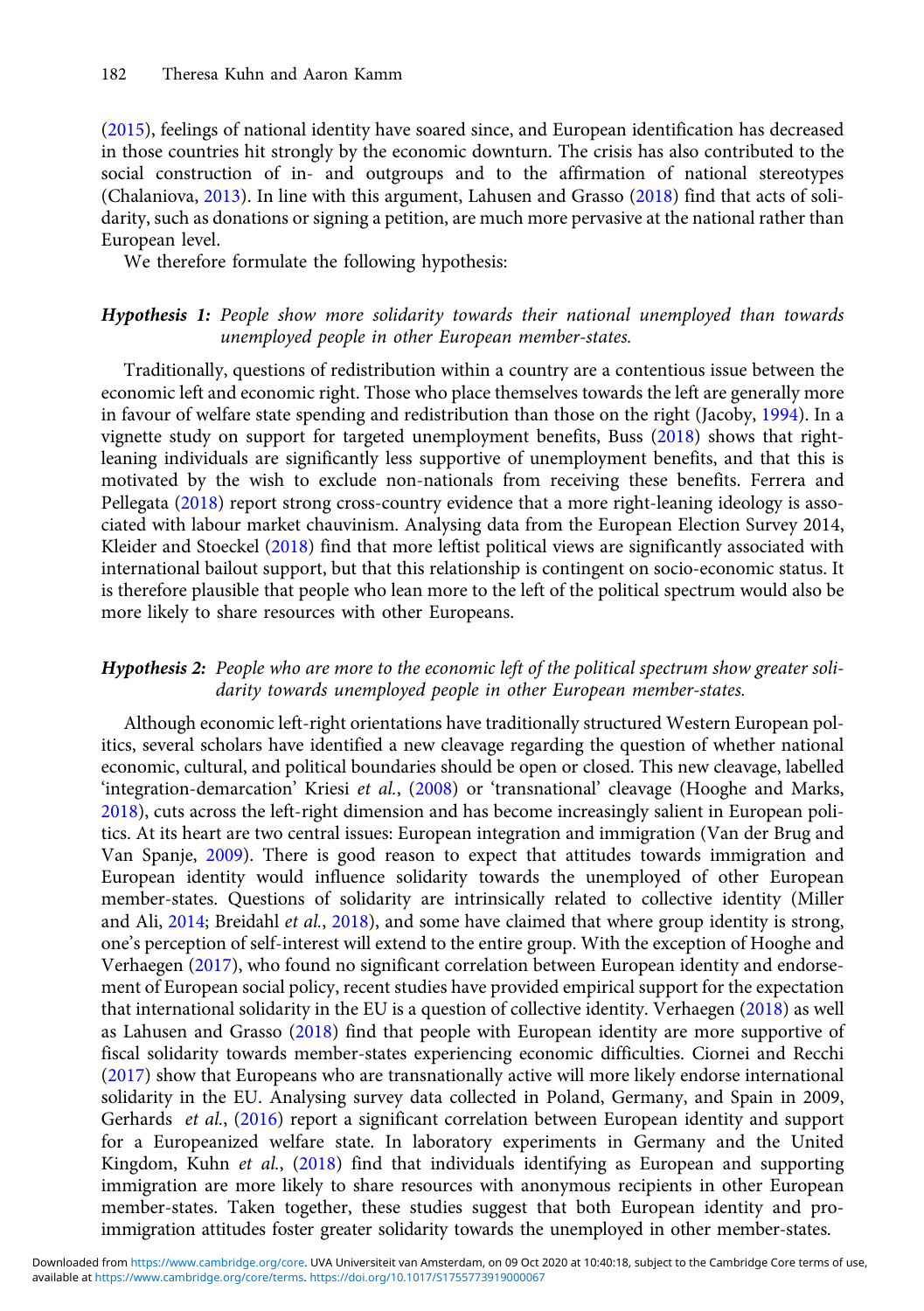- Hypothesis 3a: People with stronger European identity show more solidarity towards unemployed people in other European member-states than do those with exclusive national identities.
- Hypothesis 4a: People who are more supportive of immigration show more solidarity towards unemployed people in other European member-states than do those who are critical of immigration.

It is a different question, however, whether European identity and immigration support render people not only *more likely* to show solidarity towards other Europeans but also to show *equal* levels of solidarity towards Europeans as their own nationals. Europeans with truly Europeanized identities and those supporting immigration should not make a distinction between co-nationals and other Europeans. In other words, their national boundaries of solidarity should be removed. In line with this argument, Kuhn *et al.*, [\(2018\)](#page-16-0) find that those who identify as European are equally generous towards anonymous recipients in other member-states as recipients in their own nation. In contrast, people who do not identify as European tend to discriminate against other/nonnational European recipients.

Hypothesis 3b: People with stronger European identity discriminate less against unemployed people in other European member-states.

## Hypothesis 4b: People who are more supportive of immigration discriminate less against unemployed people in other European member-states.

The final aspect to consider is the role of education. A growing body of research demonstrates that education has become an important predictor of cosmopolitan, pro-European (Kuhn, [2012;](#page-16-0) Hakhverdian et al., [2013](#page-16-0)), pro-immigration (Hainmueller and Hiscox, [2007;](#page-16-0) Meeusen et al., [2013;](#page-16-0) Lancee and Sarrasin, [2015\)](#page-16-0), and liberal attitudes (Bobo and Licari, [1989;](#page-15-0) Surridge, [2016](#page-16-0)). Additionally, the incidence of welfare chauvinism (Mewes and Mau, [2013\)](#page-16-0) and labour market chauvinism (Ferrera and Pellegata, [2018\)](#page-15-0) is significantly more prevalent among people with lower educational attainment. Hence, compared to the lower educated, those with higher educational attainment might be more open to supporting unemployed people abroad because they are generally more supportive of immigration and European integration. Moreover, as education correlates with higher income and higher labour market competitiveness, those with higher levels of education are less likely themselves to rely on unemployment or other social benefits, and therefore do not 'compete' for these policies. In other words, they might be more supportive of helping other Europeans simply because they can afford to do so.

We therefore formulate the following hypotheses:

Hypothesis 5a: People with higher levels of education show more solidarity towards unemployed people in other European member-states than do those with lower levels of education.

Hypothesis 5b: People with higher levels of education discriminate less against unemployed people in other European member-states.

#### Data

To empirically test our hypotheses, we conducted an original vignette survey in the Netherlands and Spain in 2015. Unemployment levels tripled between 2007 and 2013 in each country, albeit with different consequences. At its peak, the unemployment rate in Spain reached nearly 27 per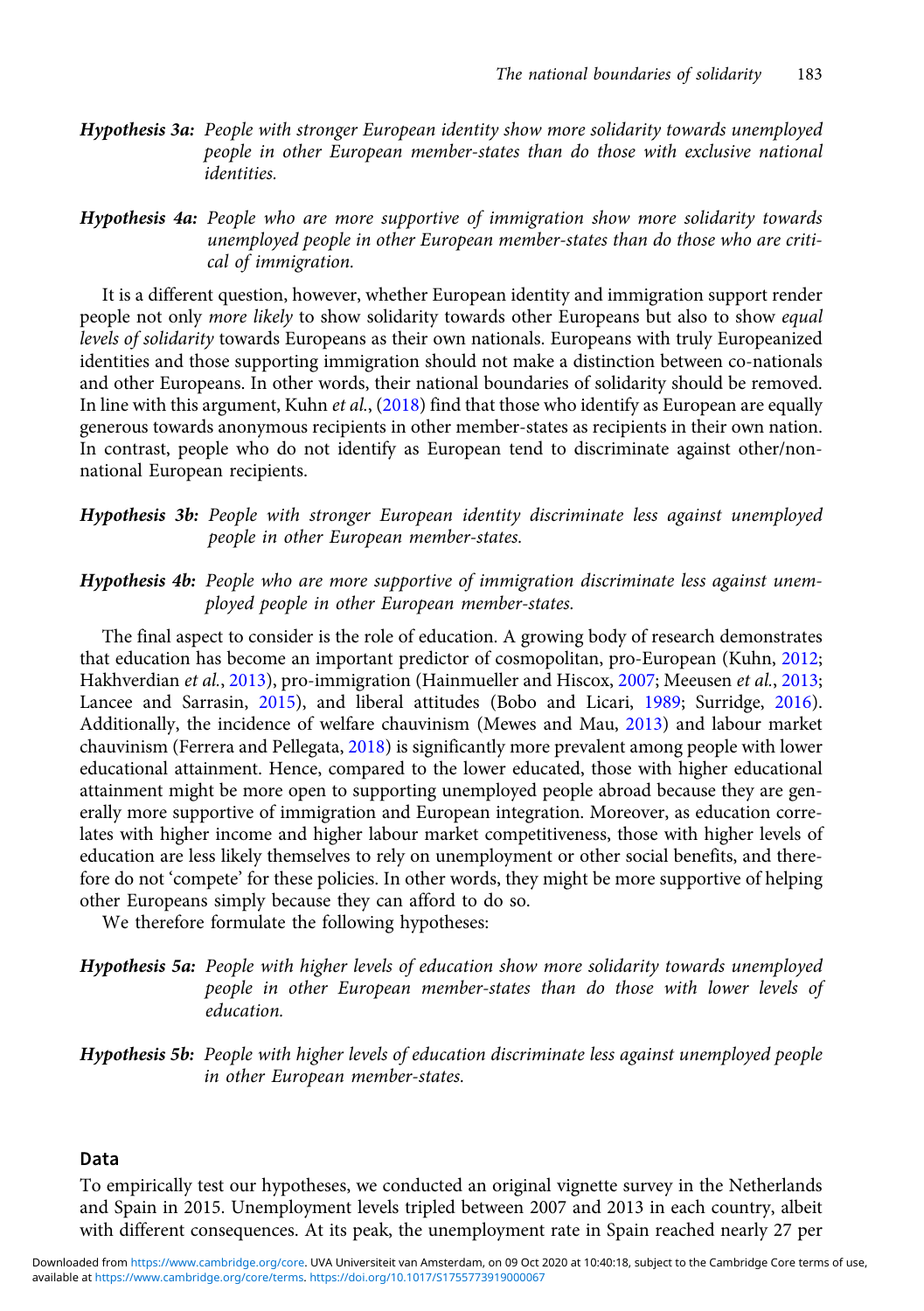cent<sup>2</sup>; and between 2012 and 2013, Spain received  $641.3$  billion in financial assistance from the European Stability Mechanism.<sup>3</sup> In contrast, unemployment in the Netherlands never exceeded 8%, and the country avoided any major setbacks from the recession.<sup>4</sup> The crisis was thus experienced quite differently in the two countries, which potentially had consequences for public support for European unemployment policies. While Verhaegen [\(2018](#page-17-0)) reports very little cross-national variation in transnational solidarity in the EU, Vandenbroucke et al., [\(2018\)](#page-17-0) find that the Spanish population is among those most supportive of European unemployment risk sharing, whereas the Dutch are among the countries most critical towards such a scheme. We therefore believe that Spain and the Netherlands represent two EU member-states with opposing fates in the crisis and will therefore have opposing views on dealing with unemployment shocks.

The survey data were collected by the international survey company respondi, from an access panel of respondents in working age. We imposed quotas for age, gender, education, and region based on official statistics before drawing a random sample from the panel. Table [A1](http://dx.doi.org/10.1017/S1755773919000067) in the appendix shows how the sample compares to the overall population on these parameters. In most cases, the deviations are around 1% and they are always below 3%, with the following exceptions: Spanish people with elementary education are overrepresented (6% deviation), and respondents from Andalusia are underrepresented (5.34% deviation). In the Dutch sample, men are underrepresented by 4.51%. Our data set includes 1920 respondents in Spain and 1850 respondents in the Netherlands. Table [A2](http://dx.doi.org/10.1017/S1755773919000067) presents the descriptive statistics of the variables used in the analysis. At the beginning of the survey, respondents were randomly assigned to three different versions of the following question: 'Are you, personally, prepared to make some personal sacrifice, for example paying a little more income taxes, to help unemployed people in [own country/ Germany/ Greece]' with the answer possibilities 'yes/no'. We chose Germany and Greece as the recipient nations as they experienced contrasting economic developments during the sovereign debt crisis. While Greece experienced its worst economic and political crisis in recent history with soaring unemployment levels, the German economy did very well. The experiment had three conditions, with one-third of the respondents randomly assigned to the national unemployed condition, one-third the unemployed in Germany, and the final one-third to the question concerning unemployed people in Greece. By randomly assigning individuals to one treatment, we avoid problems of anchoring and social desirability (as respondents see only one question) and we limit any potential effects of endogeneity.

Turning to the independent variables, we operationalize economic left-right ideology using two measures: firstly, a respondent's self-placement on a left-right scale running from 0 (left) through 10 (right) and secondly, with a question which taps inequality aversion – 'Right now, the difference between the poor and the rich is too big in the Netherlands/Spain' (answer categories range from 0 to 10; we reversed the coding so that the scale points in the same direction as left-right positioning, hence higher scores mean less agreement). To operationalize immigration attitudes, we rely on the following item: 'Right now, the Netherlands/Spain is taking too many immigrants'. The answer categories range from 0 (strongly disagree) to 10 (strongly agree). Collective identity entails several dimensions (Cram, [2012](#page-15-0)), and researchers use different operationalizations of European identity, such as feelings of attachment to Europe or identification as national and/ or European. The latter implies a competition between national and European identities and is also highly context dependent (Bruter, [2008](#page-15-0)). We therefore refer to European attachment, which both Bruter ([2008](#page-15-0)) and Sinnott ([2005](#page-16-0)) deem to be the better measure of European identity. The item reads as follows: 'People may feel different levels of attachment to their village, town or city, to their region, to their country, or to Europe. Please tell me how attached you feel to Europe'.<sup>5</sup>

<sup>2</sup> <http://www.tradingeconomics.com/spain/unemployment-rate>

<sup>3</sup> <https://www.esm.europa.eu/assistance/spain>

<sup>4</sup> <http://www.tradingeconomics.com/netherlands/unemployment-rate>

<sup>&</sup>lt;sup>5</sup>Table [A5](http://dx.doi.org/10.1017/S1755773919000067) in the appendix shows additional analyses using European versus national identification as independent variable.

available at <https://www.cambridge.org/core/terms>.<https://doi.org/10.1017/S1755773919000067> Downloaded from [https://www.cambridge.org/core.](https://www.cambridge.org/core) UVA Universiteit van Amsterdam, on 09 Oct 2020 at 10:40:18, subject to the Cambridge Core terms of use,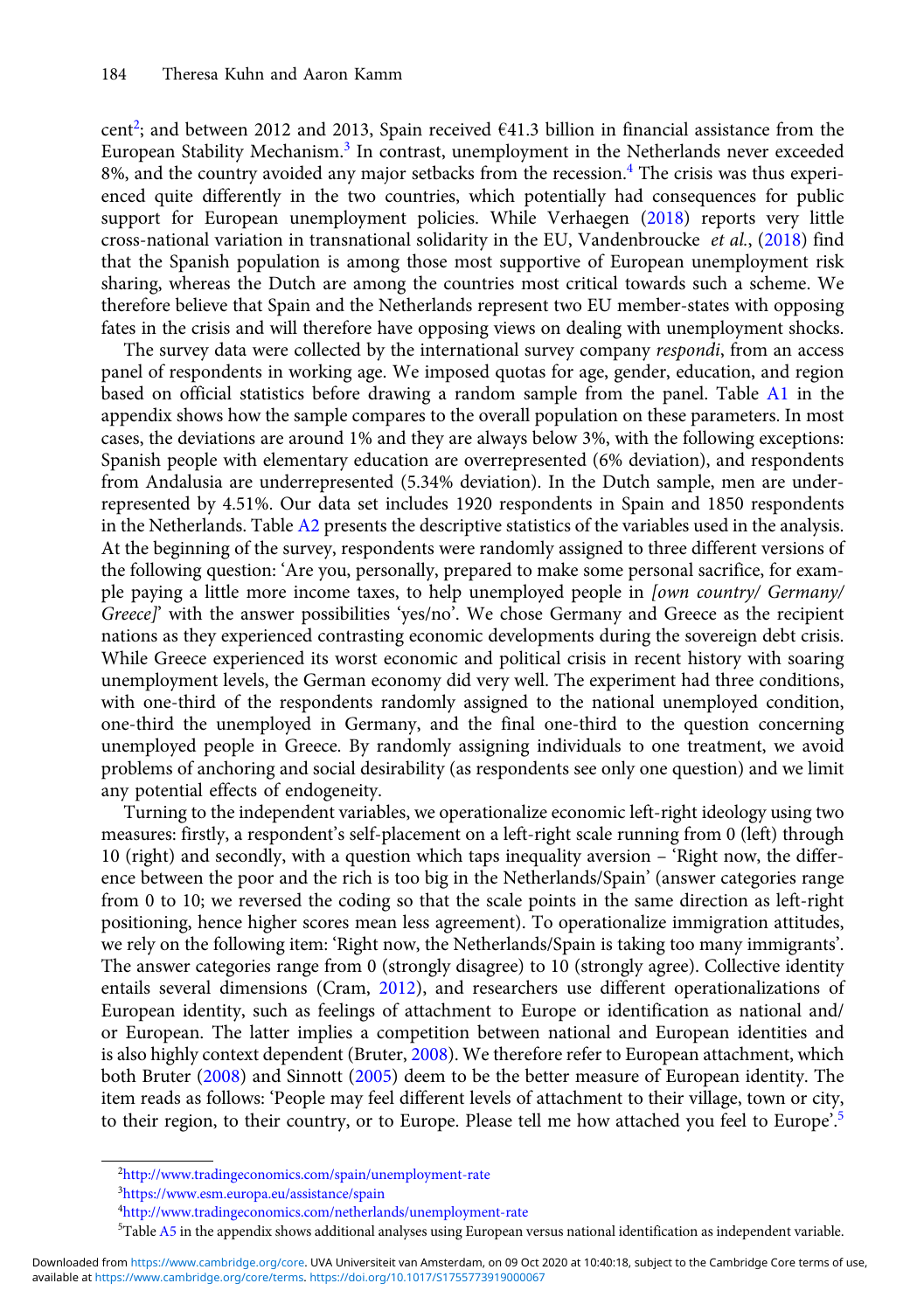

Figure 1. Fraction willing to help unemployed people by nationality of unemployed.

Answer categories were as follows: not at all attached/not very attached/fairly attached/very attached. Finally, we measured a respondent's education level with their highest level of attainment. We control for age, gender, national attachment (same question as European attachment but referring to one's country), being unemployed, education, and income.

#### Results

We first present the fractions of respondents willing to support unemployed people in their own country, Germany, and Spain in Figure 1. In line with Hypothesis 1, both Spanish and Dutch respondents are substantially more willing to make a personal sacrifice to help unemployed people in their own country than to help the unemployed in Germany or Greece. It is important to note that the results are very similar for German and Greek recipients. Hence, a deciding factor for respondents appears to be whether the unemployed people concerned are compatriots or foreigners, as they do not seem to distinguish between German and Greek recipients. This is striking as the two recipient countries were chosen to represent nations which fared very differently in the sovereign debt crisis. However, since respondents do not seem to favour one over the other, we pool respondents in the Greek and German treatment into one category for the purpose of the later analyses. Interestingly, Spanish respondents are clearly more willing to support unemployed people (in any country) than are Dutch respondents. A possible explanation for this difference is that in Spain, unemployment has been a pervasive problem cross-cutting society, and hence Spaniards are more aware of the challenges of unemployed people than are the Dutch. Alternatively, another potential explanation for the difference is that the Spanish respondents were hoping for reciprocity from other member-states.

Table [1](#page-8-0) shows results of a logit estimation, with willingness to make a sacrifice to help the unemployed as the dependent variable. We test whether respondents are more willing to help unemployed people in their own country than the unemployed abroad by including a dummy for whether respondents were in the national unemployment condition (coded 0) or in the EU unemployment condition (coded 1) as predictor variable. As Figure 1 revealed no significant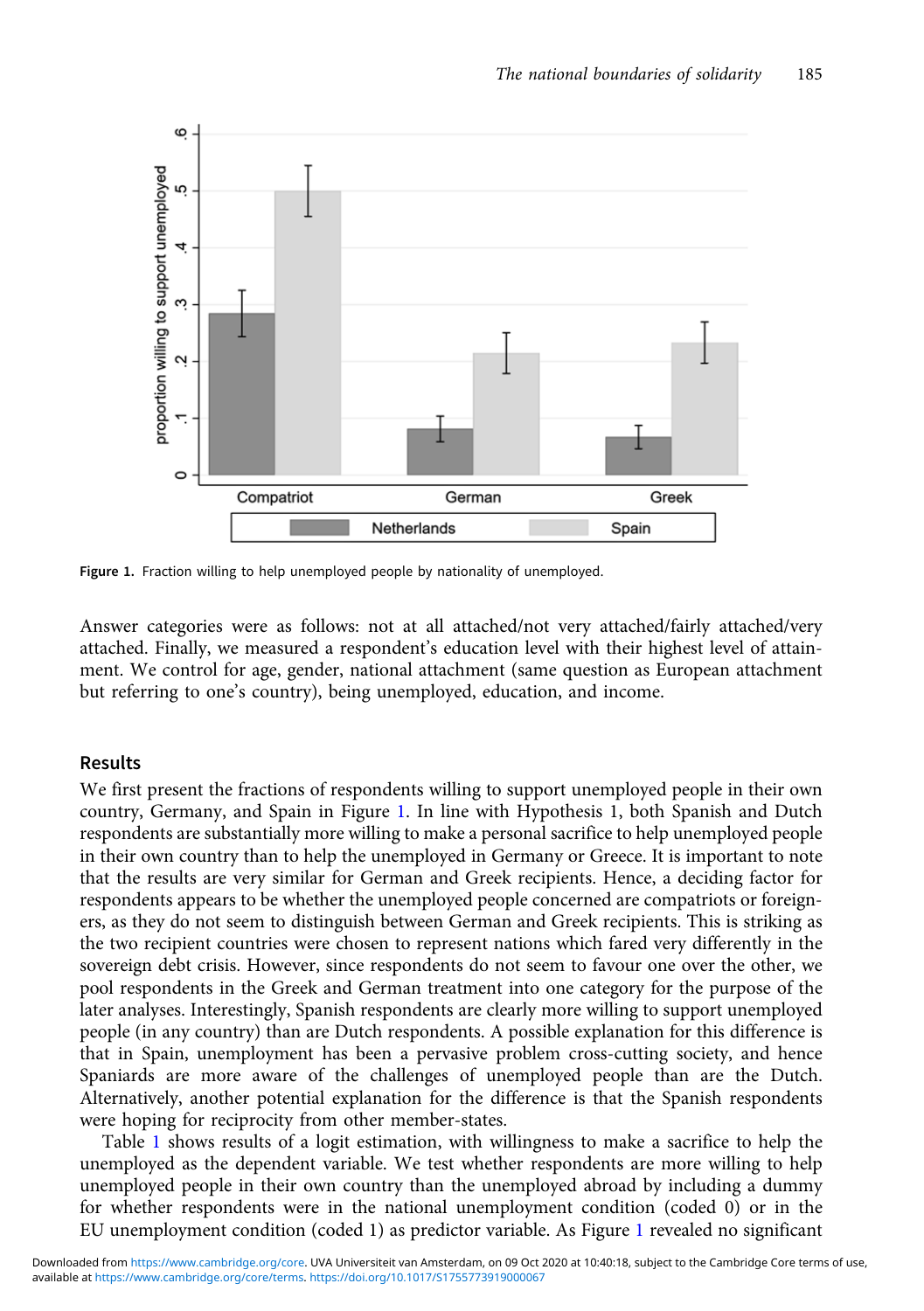|                   | <b>Netherlands</b> |       | Spain       |       |  |
|-------------------|--------------------|-------|-------------|-------|--|
|                   | Coeff.             | SE    | Coeff.      | SE    |  |
| Foreign recipient | $-1.616***$        | 0.156 | $-1.280***$ | 0.122 |  |
| Age               | $-0.005$           | 0.007 | $0.017**$   | 0.005 |  |
| Female            | $-0.557**$         | 0.160 | $-0.695***$ | 0.122 |  |
| Education         | $0.300***$         | 0.064 | $0.319***$  | 0.061 |  |
| Constant          | $-1.609**$         | 0.467 | $-1.555***$ | 0.377 |  |
| N                 | 1586               |       | 1502        |       |  |
| $R^2$             | 0.120              |       | 0.097       |       |  |

<span id="page-8-0"></span>

|  |  |  |  |  |  |  | Table 1. Treatment effects on willingness to support unemployed people |  |
|--|--|--|--|--|--|--|------------------------------------------------------------------------|--|
|--|--|--|--|--|--|--|------------------------------------------------------------------------|--|

Notes. Logit regression. Two-tailed test,  $p < 0.05$ ,  $p < 0.01$ ,  $p > 0.001$ .

differences in the answers in our German and Greek solidarity conditions, we decided to pool these in one 'EU unemployment' category. Because the treatment conditions were experimentally manipulated, their effects are exogenous to the characteristics of the respondents. Adjusting for age, gender, and education, the models show that both Spanish and Dutch respondents were significantly less willing to make a sacrifice for German or Greek unemployed people than for the unemployed in their own country ( $p < 0.01$  for both populations and compared to either foreign recipient). This provides further empirical support for our first hypothesis that individuals are less willing to show solidarity towards unemployed people abroad than towards unemployed people in their own nation.

One might argue that a greater willingness to support unemployed people in one's own country rather than those abroad does not reflect solidarity but rather it suggests self-interest, as respondents may expect to eventually benefit from national unemployment policies themselves. We therefore conducted additional analyses in which we also controlled for respondents' income and whether they were unemployed. Doing so did not substantially decrease the effect size nor significance for foreign recipients, and it did not increase the explained variance. Results hence support our overall argument and are shown in Table [A3](http://dx.doi.org/10.1017/S1755773919000067) in the appendix.

We now turn to hypotheses 2–5 relating to respondent characteristics. We again use willingness to support unemployed people as dependent variable and include a dummy for foreign recipients. We interact this with our variables of left-right ideology, European identity, immigration support, and education respectively. This allows us to disentangle respondents' general willingness to support unemployed people from their willingness to help unemployed people of other member-states and to assess discrimination against foreign recipients.

Hypothesis 2 predicts that people with a more left-wing ideology are more supportive of assisting unemployed people in other European countries. The results presented in model 1 in Table [2](#page-9-0) show that in the Netherlands, being more towards the left is significantly associated with greater support for the unemployed. However, the main effect of the foreign recipient remains strong and significant, while interaction effects for both left-right self-placement and inequality aversion are insignificant. This suggests that Dutch left-wing people, although more generous than right-leaning individuals, equally discriminate against foreigners (in the case of inequality aversion of the Netherlands, the interaction effect is trending towards significance at  $p = 0.53$ , which is why we plot the predicted probabilities shown in Figure [2\)](#page-9-0). There is no direct association between leftright placement and support for unemployed people in Spain however, and the interaction terms remain insignificant.

Figure [2](#page-9-0) further illustrates the relationship between inequality aversion and solidarity with the unemployed by depicting the predicted probabilities of supporting unemployed people at home and abroad as inequality aversion increases. It confirms the results presented in Table [2](#page-9-0) that leftright ideology has no influence on solidarity with unemployed people in Spain: Both probability slopes are near horizontal. A potential explanation could be that against the backdrop of the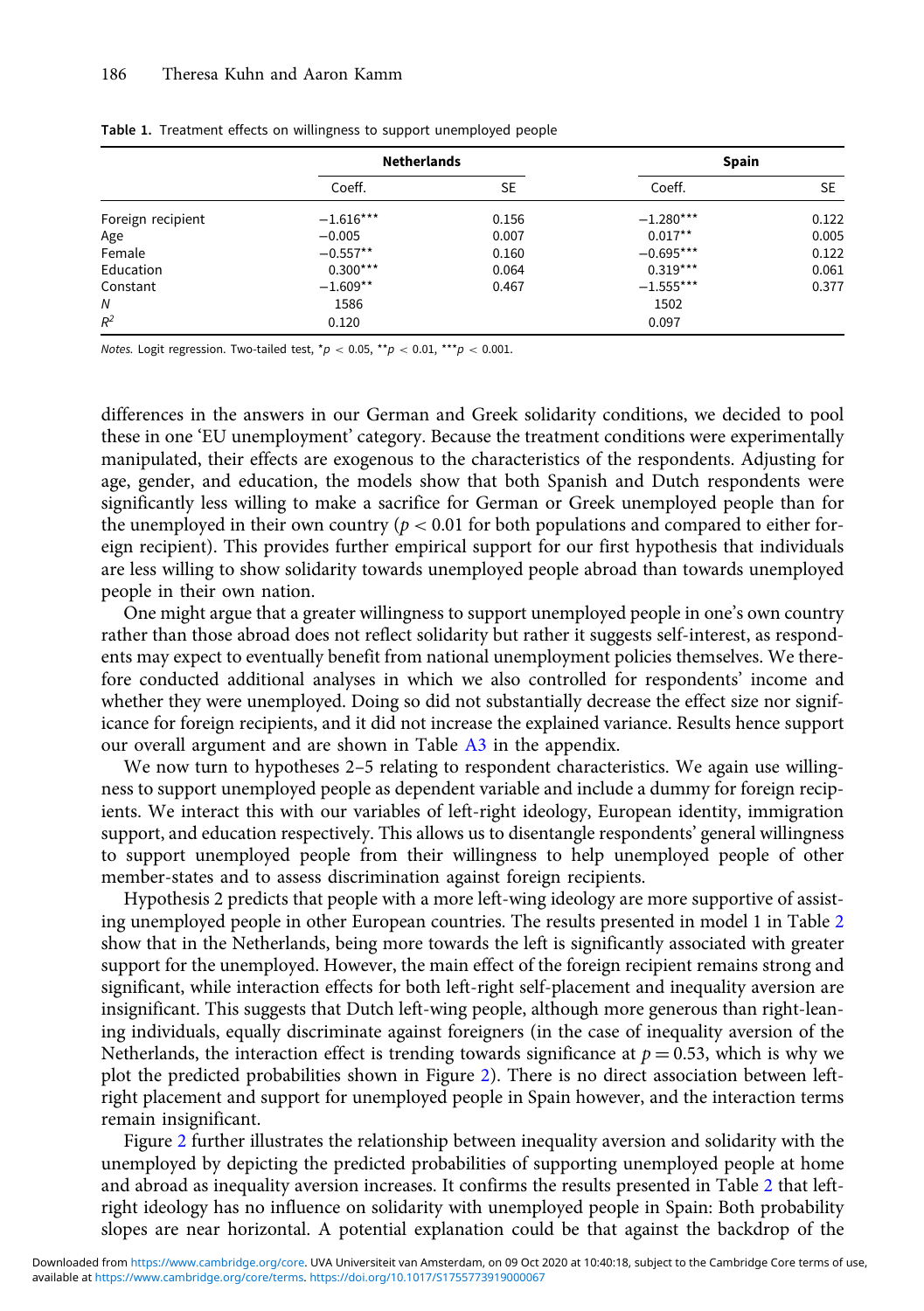|                                      |             | Netherlands |                |           |             | Spain          |             |           |  |  |
|--------------------------------------|-------------|-------------|----------------|-----------|-------------|----------------|-------------|-----------|--|--|
|                                      | M1          |             | M <sub>2</sub> |           | M1          | M <sub>2</sub> |             |           |  |  |
|                                      | Coeff.      | <b>SE</b>   | Coeff.         | <b>SE</b> | Coeff.      | <b>SE</b>      | Coeff.      | <b>SE</b> |  |  |
| Foreign                              | $-1.759***$ | 0.362       | $-2.01***$     | 0.245     | $-1.235***$ | 0.225          | $-1.353***$ | 0.154     |  |  |
| LR placement                         | $-0.195***$ | 0.048       |                |           | $-0.071$    | 0.041          |             |           |  |  |
| Foreign $\times$ LR placement        | 0.018       | 0.067       |                |           | $-0.021$    | 0.052          |             |           |  |  |
| Inequality aversion                  |             |             | $-0.097*$      | 0.046     |             |                | $-0.016$    | 0.046     |  |  |
| Foreign $\times$ inequality aversion |             |             | 0.126          | 0.065     |             |                | 0.044       | 0.061     |  |  |
| Age                                  | $-0.013$    | 0.007       | $-0.007$       | 0.007     | $0.016**$   | 0.005          | $0.017**$   | 0.005     |  |  |
| Female                               | $-0.686***$ | 0.171       | $-0.591***$    | 0.162     | $-0.730***$ | 0.128          | $-0.674***$ | 0.124     |  |  |
| Education                            | $0.238***$  | 0.067       | $0.312***$     | 0.066     | $0.316***$  | 0.063          | $0.319***$  | 0.061     |  |  |
| Constant                             | 0.195       | 0.561       | $-1.291**$     | 0.481     | $-1.131**$  | 0.415          | $-1.522***$ | 0.386     |  |  |
| N                                    | 1331        |             | 1556           |           | 1383        |                | 1474        |           |  |  |
| $R^2$                                | 0.142       |             | 0.127          |           | 0.105       |                | 0.096       |           |  |  |

<span id="page-9-0"></span>Table 2. Effect of economic left-right ideology on willingness to support unemployed people

Notes. Logit regression. Two-tailed test,  $p < 0.05$ ,  $\star p < 0.01$ ,  $\star \star p < 0.001$ .

 $LR = left-right$ 



Figure 2. Predicted probabilities of supporting unemployed people by inequality aversion.

economic crisis, most people agreed that inequalities were too high in Spain (see Table  $A2$  in the appendix), and support rates for unemployed people were generally high. In the Netherlands, inequality aversion did not influence the predicted probability of supporting unemployed people in another country, while it did increase the predicted probability of supporting unemployed people in one's own country. People who disagreed that the differences between the rich and the poor are too large in the Netherlands did not treat unemployed people abroad and at home differently: towards both groups, they show very little solidarity. Taken together, these results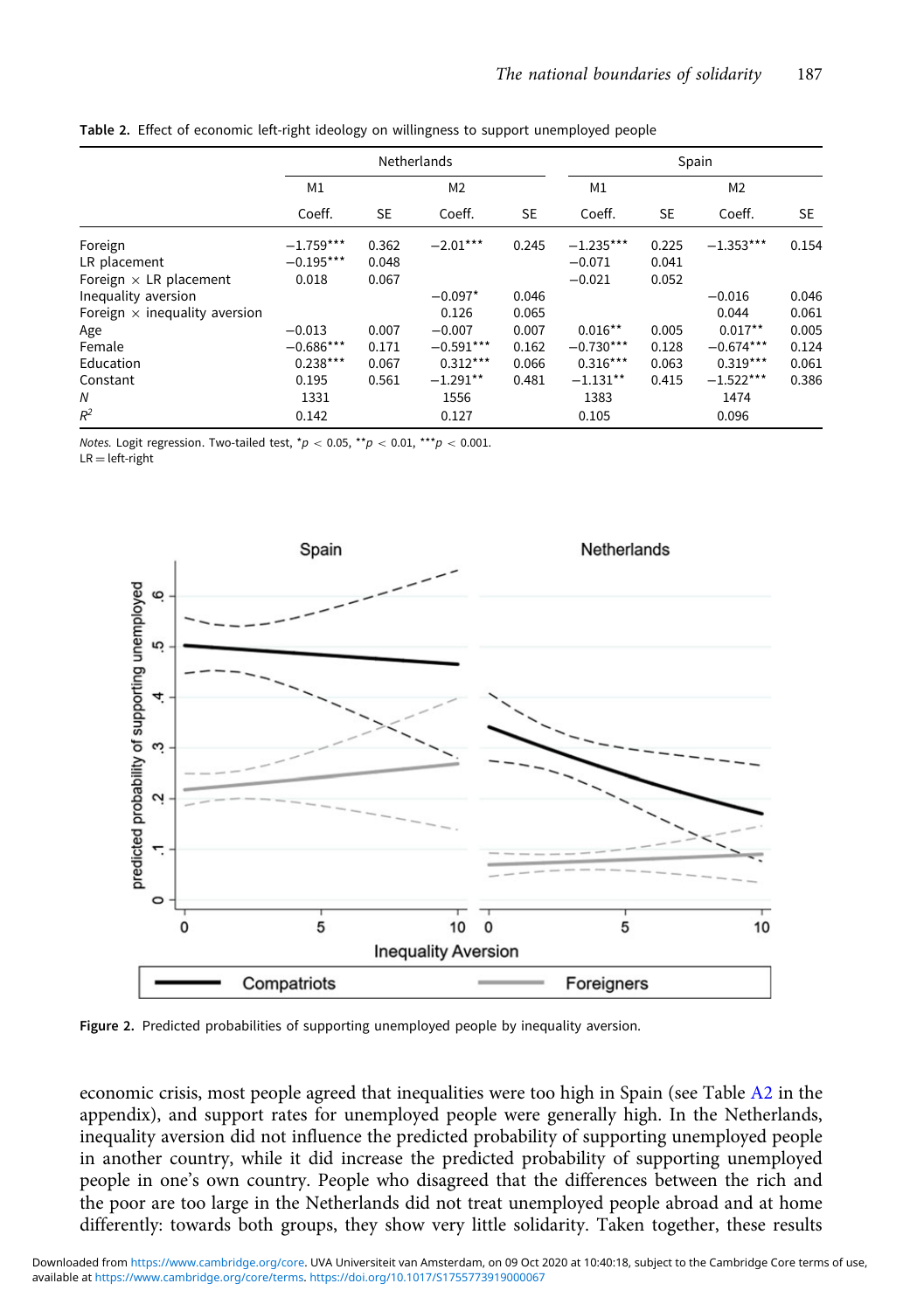|                                | Netherlands |           | Spain       |       |  |
|--------------------------------|-------------|-----------|-------------|-------|--|
|                                | Coeff.      | <b>SE</b> | Coeff       | SE    |  |
| Foreign recipient              | $-2.608***$ | 0.497     | $-1.503***$ | 0.386 |  |
| EU attachment                  | $0.375**$   | 0.120     | $0.274*$    | 0.110 |  |
| Foreign $\times$ EU attachment | $0.376*$    | 0.180     | 0.086       | 0.142 |  |
| Age                            | $-0.006$    | 0.007     | $0.016**$   | 0.005 |  |
| Education                      | $0.257***$  | 0.066     | $0.306***$  | 0.064 |  |
| Female                         | $-0.625***$ | 0.164     | $-0.698***$ | 0.126 |  |
| Constant                       | $-2.262***$ | 0.558     | $-2.140***$ | 0.451 |  |
| N                              | 1534        |           | 1436        |       |  |
| $R^2$                          | 0.152       |           | 0.110       |       |  |

|  |  |  |  |  |  |  |  | Table 3. Effect of European attachment on willingness to support unemployed people |  |  |
|--|--|--|--|--|--|--|--|------------------------------------------------------------------------------------|--|--|
|--|--|--|--|--|--|--|--|------------------------------------------------------------------------------------|--|--|

Notes. Logit regression. Two-tailed test,  $p < 0.05$ ,  $p < 0.01$ ,  $p > 0.001$ .

suggest that in Spain left-right ideology does not play a role with respect to solidarity with unemployed people, while in the Netherlands, it is only related to solidarity with unemployed people in one's own country and not to solidarity with the unemployed of other European member-states. We therefore reject hypothesis 2.

According to hypothesis 3a, people with a stronger European identity should show more solidarity towards the unemployed of other European countries. Table 3 shows that controlling for age, gender, and education, European attachment has a positive and direct effect on solidarity: People who feel more strongly attached to Europe are more supportive of helping unemployed people.<sup>6</sup> We also find a positive interaction effect for foreign recipient and European attachment, suggesting that European attachment significantly reduces the (still very strong and significant) foreigner penalty. However, given the relatively small effect sizes, European attachment cannot fully make up for this. In other words, individuals with higher European attachment seem to discriminate less, yet they do still discriminate against foreign recipients to some degree. In Spain, we find a significant direct effect of European attachment, but the interaction effect is insignificant. Hence, Table 3 provides some empirical support for hypothesis 3a for both countries, while hypothesis 3b finds no empirical support in Spain and only very weak support in the Netherlands.

Figure [3](#page-11-0) shows the predicted probabilities of supporting unemployed people in one's own county compared with those in other member-states, by European attachment. The figure shows that general willingness to support unemployed people increases as levels of attachment increase. When comparing respondents with the highest level of European attachment to those with the lowest, we see that the former are significantly more likely to support unemployed people abroad, in line with hypothesis 3a. For hypothesis 3b to be supported, we should see overlapping confidence intervals (i.e. no significant difference in predicted probabilities) for the 'compatriot' and 'foreigner' slopes at higher levels of European attachment. In contrast, the figure shows that people are always more likely to support unemployed people at home than those abroad. In the Netherlands, the probability of supporting unemployed people abroad approximates the probability of supporting the unemployed of one's own country as European attachment increases. In the Spanish sample however, the slopes for supporting the unemployed at home and abroad run almost parallel to each other. Hence, Figure [3](#page-11-0) provides support for hypothesis 3a that European identity increases willingness to support unemployed people abroad, but there is no evidence in support of hypothesis 3b that European identity will limit discrimination towards foreign recipients.

Table [4](#page-11-0) shows that stronger agreement with the notion that there are too many immigrants in the Netherlands/Spain is negatively associated with support for the unemployed. While there is no

<sup>6</sup> Additional models also controlled for national attachment. This did not substantially alter the effects of European attachment. Results are shown in table [A4](http://dx.doi.org/10.1017/S1755773919000067) in the appendix.

available at <https://www.cambridge.org/core/terms>.<https://doi.org/10.1017/S1755773919000067> Downloaded from [https://www.cambridge.org/core.](https://www.cambridge.org/core) UVA Universiteit van Amsterdam, on 09 Oct 2020 at 10:40:18, subject to the Cambridge Core terms of use,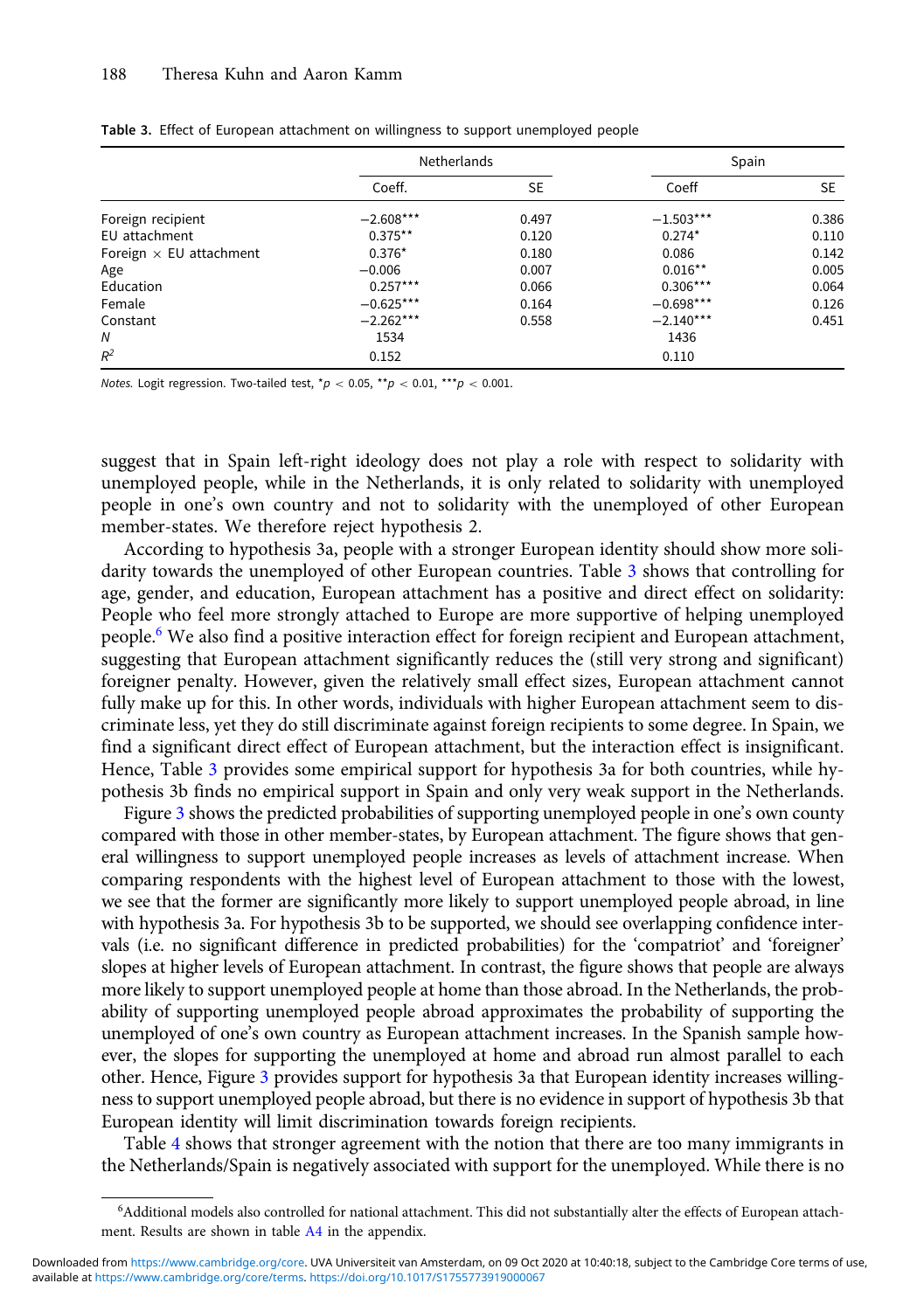| <b>Table 4.</b> Lifect of immigration attitudes on withighess to support unemployed people |       |             |           |  |  |  |  |  |  |  |
|--------------------------------------------------------------------------------------------|-------|-------------|-----------|--|--|--|--|--|--|--|
|                                                                                            |       | Spain       |           |  |  |  |  |  |  |  |
| Coeff.                                                                                     | SE    | Coeff.      | <b>SE</b> |  |  |  |  |  |  |  |
| $-1.282**$                                                                                 | 0.375 | $-0.794***$ | 0.222     |  |  |  |  |  |  |  |
| $-0.240***$                                                                                | 0.041 | $-0.134***$ | 0.029     |  |  |  |  |  |  |  |
| $-0.092$                                                                                   | 0.058 | $-0.117**$  | 0.038     |  |  |  |  |  |  |  |
| $-0.009$                                                                                   | 0.007 | $0.016**$   | 0.005     |  |  |  |  |  |  |  |
| $-0.704***$                                                                                | 0.172 | $-0.671***$ | 0.130     |  |  |  |  |  |  |  |
| $0.172*$                                                                                   | 0.067 | $0.254***$  | 0.064     |  |  |  |  |  |  |  |
| 0.785                                                                                      | 0.589 | $-0.528$    | 0.428     |  |  |  |  |  |  |  |
| 1542                                                                                       |       | 1464        |           |  |  |  |  |  |  |  |
| 0.206                                                                                      |       | 0.175       |           |  |  |  |  |  |  |  |
|                                                                                            |       | Netherlands |           |  |  |  |  |  |  |  |

<span id="page-11-0"></span>Table 4. Effect of immigration attitudes on willingness to support unemployed people

Notes. Logit regression. Two-tailed test,  $p < 0.05$ ,  $\rightarrow p < 0.01$ ,  $\rightarrow p < 0.001$ .



Figure 3. Predicted probabilities of supporting unemployed people by European attachment.

significant interaction effect in the Netherlands, the interaction effect is significant in the Spanish sample. The probability plots in Figure [4](#page-12-0) show that in both countries, the predicted probabilities of showing solidarity towards compatriots is higher than towards foreigners. In Spain, the predicted probabilities of supporting compatriots and foreign unemployed people start out at similarly high levels (with almost overlapping confidence intervals) and diverge the more people agree with the statement that there are too many immigrants. In the Netherlands, these probabilities decrease as immigration attitudes become more hostile – the predicted probability for supporting unemployed people abroad comes close to 0 at the anti-immigration extreme. These findings suggest that people who are more positive about immigration will be more likely to show solidarity towards unemployed people in other European countries, thus supporting hypothesis 4a. They also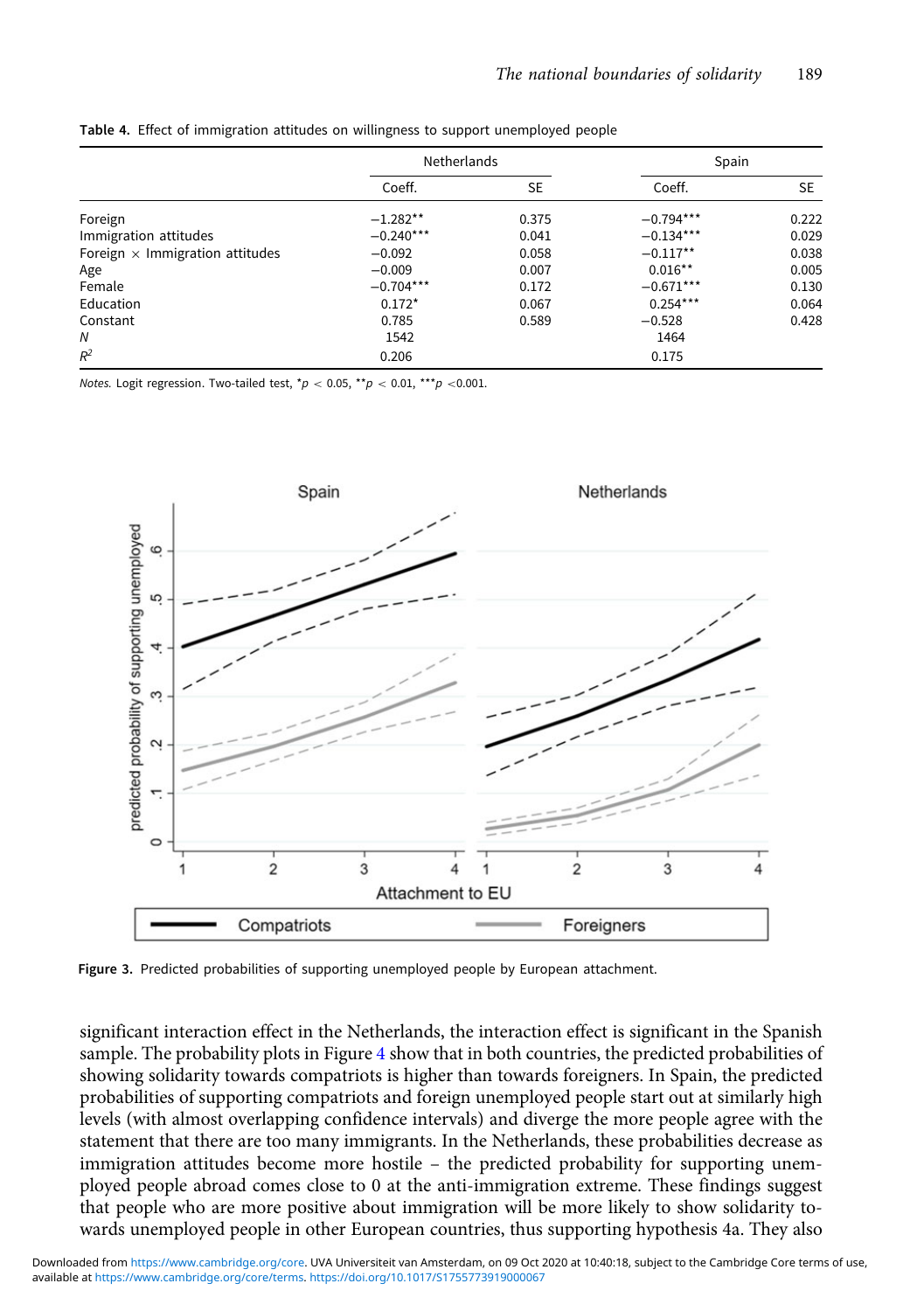<span id="page-12-0"></span>

Figure 4. Predicted probabilities of supporting unemployed people by immigration support.

tend to discriminate less against foreign recipients, but they still prioritize the unemployed people of their own country above those abroad. This provides limited support for hypothesis 4b.

Next, according to hypothesis 5a, people with higher levels of education should show more solidarity towards unemployed people in other European member-states than do those with lower education levels. Our analyses presented in Table [5](#page-13-0) suggest that this is indeed the case. We measure a respondent's education with the highest educational degree obtained and interact this with the dummy accounting for national versus European unemployment condition. We see that both in Spain and in the Netherlands, there is indeed a positive direct effect of education on support for unemployed people, suggesting that higher levels of education increase solidarity with the unemployed. The interaction effects are insignificant, however. This means that while people with higher levels of education are more supportive of helping unemployed people both at home and abroad than do people with lower levels of education, this educational effect cannot make up for the negative effect of a foreign recipient – in other words, higher educated individuals are more supportive of helping unemployed people in general but still continue to discriminate against foreigners. Hence, people with higher levels of education are in absolute terms more willing to help unemployed Europeans, but this seems to be mainly due to their generally higher willingness to support unemployed people rather than a genuinely 'cosmopolitan' effect. Table [A6](http://dx.doi.org/10.1017/S1755773919000067) in the appendix shows additional analyses that control for income. In the Netherlands, the effect of education remains robust and income has no significant effect. In Spain, the coefficient of education becomes insignificant, while income has a significant and positive effect on support for unemployed people. This suggests that higher educated people in Spain are more supportive of helping unemployed people because they can afford to do so. It should be noted, however, that more than 20% of the Spanish respondents did not report their income.

Figure [5](#page-13-0) provides further evidence. It shows the predicted probability of agreeing to support native and foreign unemployed people across all educational outcomes. While solidarity with unemployed people (both at home and abroad) increases with education (supporting hypothesis 5a),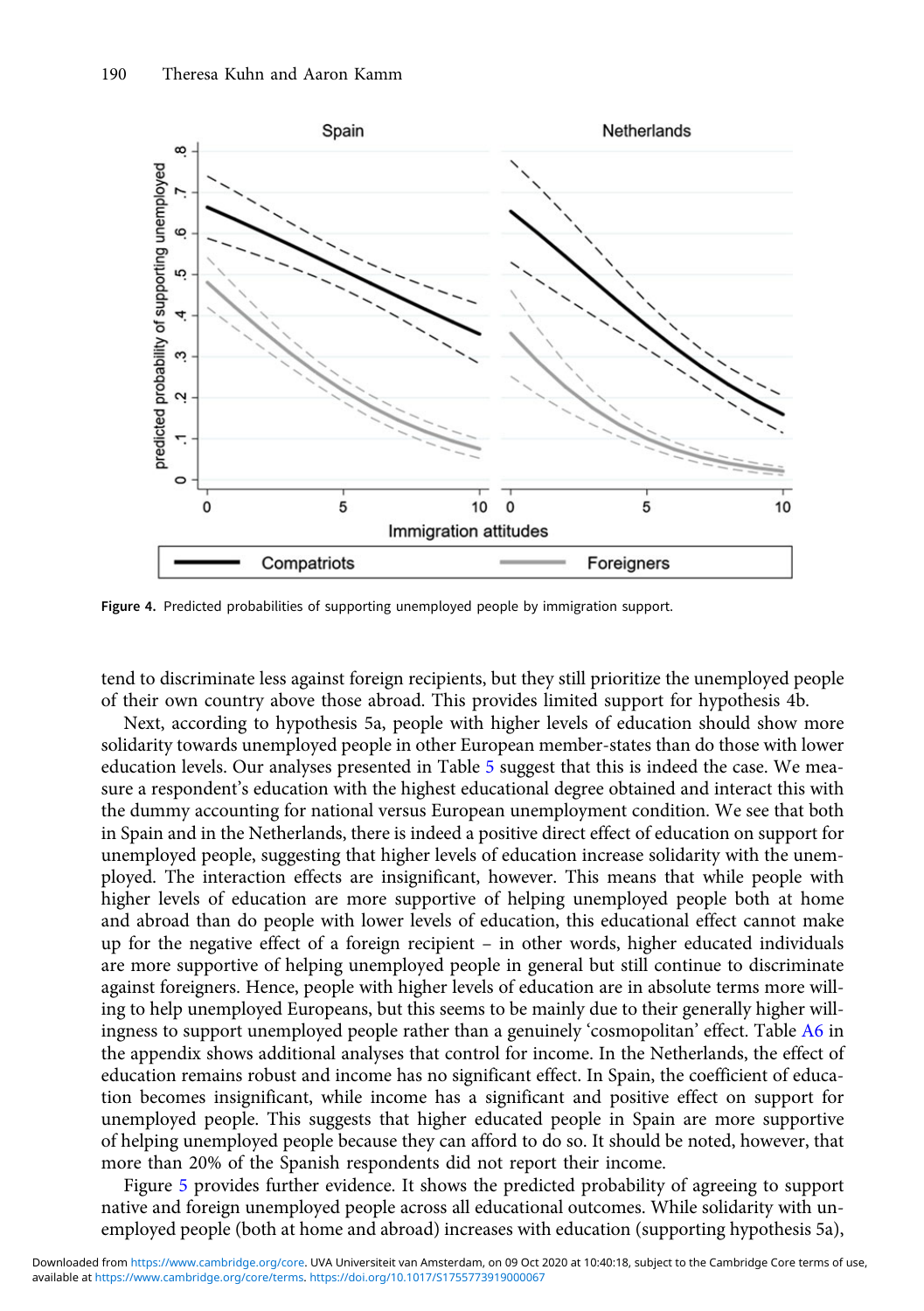|                                      | Netherlands |       | Spain       |           |
|--------------------------------------|-------------|-------|-------------|-----------|
|                                      | Coeff.      | SE    | Coeff.      | <b>SE</b> |
| Foreign recipient                    | $-2.575***$ | 0.559 | $-1.697***$ | 0.447     |
| Education                            | $0.203*$    | 0.082 | $0.253**$   | 0.091     |
| Foreign recipient $\times$ Education | 0.227       | 0.126 | 0.113       | 0.116     |
| Age                                  | $-0.005$    | 0.007 | $0.018**$   | 0.005     |
| Female                               | $-0.558***$ | 0.161 | $-0.696***$ | 0.122     |
| Constant                             | $-1.208*$   | 0.510 | $-1.313**$  | 0.451     |
| N                                    | 1586        |       | 1502        |           |
| $R^2$                                | 0.123       |       | 0.097       |           |

<span id="page-13-0"></span>Table 5. Effect of education on willingness to support unemployed people

Notes. Logit regression. Two-tailed test,  $p < 0.05$ ,  $\rightarrow p < 0.01$ ,  $\rightarrow p < 0.001$ .



Figure 5. Predicted probabilities of supporting unemployed people by educational attainment.

respondents of all educational levels are significantly more supportive of helping unemployed people in their own country than in other member-states (challenging hypothesis 5b).

### Conclusion

The European sovereign debt crisis has triggered high levels of unemployment across the European Union (EU). At the same time, it has laid bare the fragile foundations of international solidarity in the EU. While the Europeanization of unemployment policy might seem more necessary than ever, it is also highly contentious. To what extent do citizens differentiate between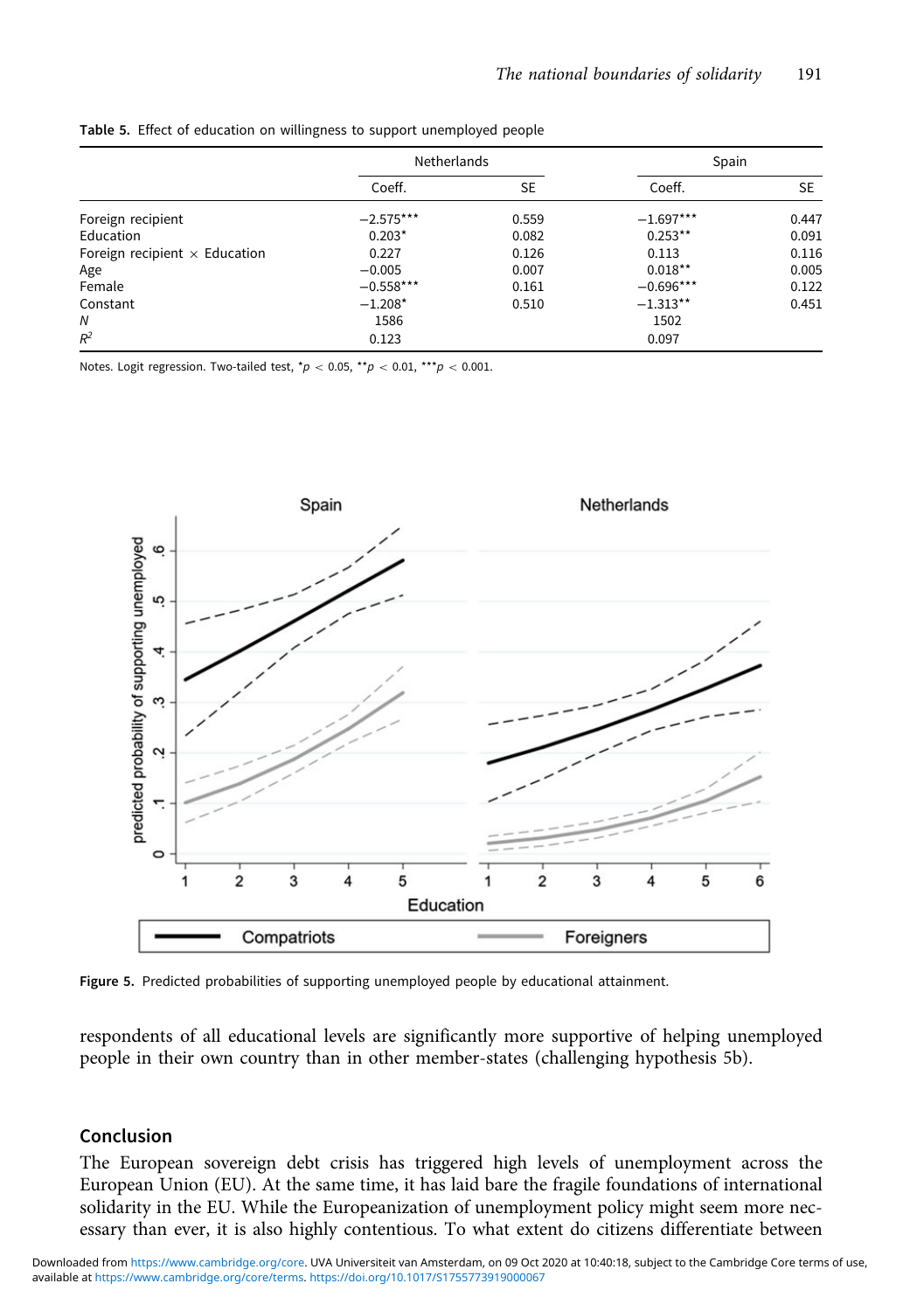solidarity to national versus European unemployed people, and who are the individuals most likely to overcome national boundaries of solidarity? This paper aimed to provide some answers to this question by analysing unique experimental survey data in Spain and the Netherlands. In a nutshell, we find strong and robust support for our expectation that solidarity is nationally bounded. Our results strongly suggest that Europeans show more solidarity towards unemployed people in their own country than towards foreigners. Even the people who are most likely to support unemployed people abroad – those with strong European identity, pro-immigration attitudes, and higher levels of education – prioritize their unemployed compatriots over the foreign unemployed. This being said, European attachment and immigration support by tendency narrows the gap in solidarity for both national and foreign unemployed people. Economic left-right ideology does not seem to play a role for international solidarity, which suggests that Europeans view international redistribution as distinct to national redistribution (Noël and Thérien, [2008\)](#page-16-0).

Potential limitations of our study are that it involves only two countries and our conclusions cannot be generalized to the rest of the EU. However, a study on international solidarity across the 28 EU member-states finds very modest cross-country variation (Verhaegen, [2018](#page-17-0)). Moreover, Vandenbroucke et al., ([2018](#page-17-0)) find in a conjoint experiment across 13 countries that the citizens of countries most hit by the economic crisis (Italy, Spain, and Ireland) are most supportive of European unemployment risk sharing, while the most affluent countries in the study (including the Netherlands) are least supportive of such policies. This is in line with our findings and makes us confident that we have chosen two countries that represent opposite fates in the eurozone crisis.

It is interesting to note the differences between the results in Spain and the Netherlands. In the Netherlands, the left-right dimension is significantly correlated to supporting unemployed people in general but it plays no role at all in Spain. Moreover, in Spain, questions of collective identity play a weaker role than in the Netherlands. One reason for this might be that Spanish respondents generally showed more solidarity towards unemployed people at home and abroad, as indicated by the higher levels of support for our dependent variable. It is plausible that in the wake of the economic crisis in Spain, the difficulties unemployed people faced became evident to everyone. It may also be that Spanish respondents are more supportive of helping unemployed people in other European nations because they assume reciprocal support from other member-states in a situation in which their own welfare system struggles to sustain unemployed people. In any case, the differences between the Spanish and the Dutch results call for further cross-national research to allow us to analyse the impact of the national context on European solidarity.

While previous studies concluded that policymakers can count on widespread public support for European social policies (Gerhards et al., [2016,](#page-15-0) [2018\)](#page-16-0), our findings suggest that the public basis of support is nonetheless rather weak when compared to support for national policies. Even those Europeans who are most likely to endorse European social policies still showed less solidarity for European unemployed than for the domestic unemployed. This being said, there is potential for increasing support for European unemployment policies in the long run. While collective identities develop at a much slower pace than institutions (Hooghe and Marks, [2018](#page-16-0)), national welfare institutions have historically contributed to nation-building by providing essential services and by building imagined communities. It is hence plausible that, in the long run, European unemployment policies might create their own basis of support. Nonetheless, it does not seem feasible to fully Europeanize unemployment support. Rather, Ferrera's [\(2017](#page-15-0): 19) suggestion of 'upholding and effectively nesting the institutional foundations of national social systems within the overall EU architecture' seems a realistic and promising way forward (see also Vandenbroucke et al., [2018\)](#page-17-0). An interesting avenue for future research will be to consider to what extent different features of European unemployment policies, such as the amount disbursed or conditions of receiving support, affect public support.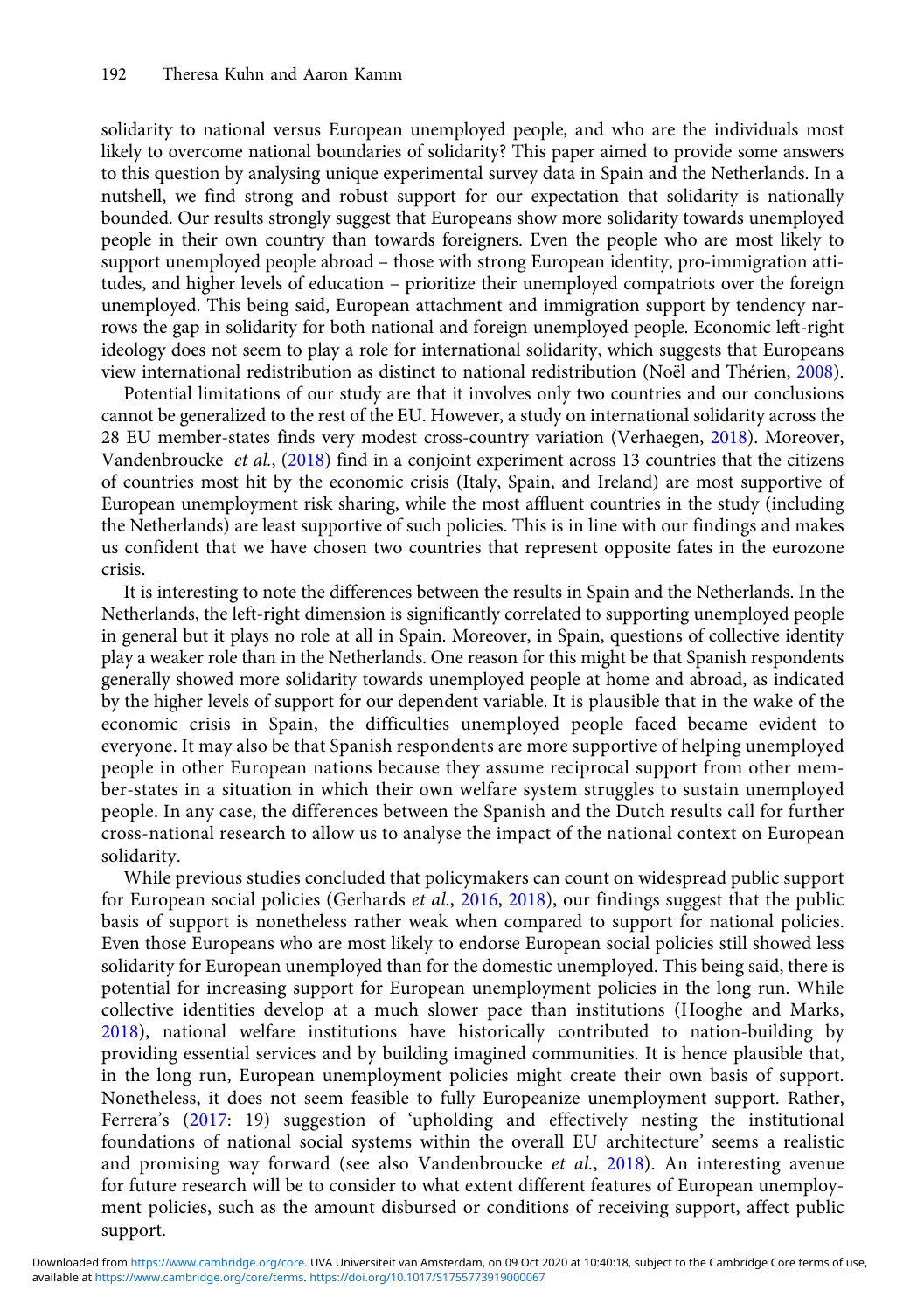<span id="page-15-0"></span>Acknowledgements. Theresa Kuhn gratefully acknowledges funding from the Netherlands Organization for Scientific Research (VENI Grant No. 451–13-029). Previous versions of this article were presented at the EPSA annual conference 2017 and at the EUSA biennial conference 2017. The authors would like to thank Florian Foos and Kostas Kourtikakis for helpful feedback. Isabella Rebasso and Haylee Kelsall provided excellent research assistance.

Supplementary material. To view supplementary material for this article, please visit [http://doi.org/10.1017/](http://doi.org/10.1017/S1755773919000067) [S1755773919000067](http://doi.org/10.1017/S1755773919000067).

#### References

- Baute S., B. Meuleman and K. Abts (2019), 'Welfare state attitudes and support for social Europe: spillover or obstacle?' Journal of Social Policy 48(1): 127–145.
- Beaudonnet L. (2013), 'Preferences for European social policy in times of crisis', Politique européenne (4), 96-123.
- Bechtel M., J. Hainmueller and Y. Margalit (2014), 'Preferences for international redistribution. The divide over the Eurozone bailouts', American Journal of Political Science 58(4): 835–856.
- Beckert J., J. Eckert, M. Kohli and W. Streeck (2004), Transnationale Solidarität. Chancen und Grenzen, Frankfurt a.M.: Campus.
- Bernhard H., U. Fischbacher and E. Fehr (2006), 'Parochial altruism in humans', Nature 442: 912-915.
- Bobo L. and F. Licari (1989), 'Education and political tolerance. testing the effects of cognitive sophistication and target group affect', Public Opinion Quarterly 53(3): 285–308.
- Börner S. and M. Eigmüller (2018), 'Social security in Europe. Towards a diachronic perspective for analysing social policy rescaling', Culture 3(1): 3–18.
- Breidahl K., N. Holtug and K. Kongshøj (2018), 'Do shared values promote social cohesion? If so, which? Evidence from Denmark', European Political Science Review 10(1): 97–118.
- Bruter M. (2008), 'Legitimacy, euroscepticism & identity in the European Union–Problems of measurement, modelling & paradoxical patterns of influence', Journal of Contemporary European Research 4(4): 273–285.
- Burelli C. (2016), 'Realistic solidarity for the real EU', RescEU working paper 111–31.
- Burgoon B. (2009), 'Social nation and social Europe: support for national and supranational welfare compensation in Europe', European Union Politics 10(4): 427–455.
- Busemeyer M. and E. Neimanns (2017), 'Conflictive preferences towards social investments and transfers in mature welfare states: the cases of unemployment benefits and childcare provision', Journal of European Social Policy 27(3): 229-246.
- Buss C. (2018), 'Public opinion towards targeted labour market policies: a vignette study on the perceived deservingness of the unemployed', Journal of European Social Policy. doi: [10.1177/0958928718757684.](https://doi.org/10.1177/0958928718757684)
- Chalaniova D. (2013), 'Turn the other Greek. How the Eurozone crisis changes the image of Greeks and what visual representations of Greeks tell us about European identity', Perspectives Review of International Affairs 2013(1): 5–41.
- Ciornei I. and E. Recchi (2017), 'At the source of European solidarity: assessing the effects of cross-border practices and political attitudes', JCMS: Journal of Common Market Studies 55(3): 468–485.
- Cram L. (2012), 'Does the EU Need a Navel? Implicit and explicit identification with the European Union', Journal of Common Market Studies 50(1): 71–86.
- Degen D., T. Kuhn and W. Van der Brug (2018), 'Granting immigrants access to social benefits? How self-interest influences support for welfare state restrictiveness', Journal of European Social Policy. doi: [10.1177/0958928718781293](https://doi.org/10.1177/0958928718781293)
- Dimmick M., D. Rueda and D. Stegmueller (2018), 'Models of other-regarding preferences, inequality and redistribution', Annual Review of Political Science 21: 441–460.
- Ellison M. (2012), Reinventing Social Solidarity across Europe, Bristol: Polity Press.
- European Commission (2017), 'Reflection paper on the deepening of the economic and monetary union', COM(2017) 291 of 31 May 2017.
- Feldman S. and M.R. Steenbergen (2001), 'The humanitarian foundation of public support for social welfare', American Journal of Political Science 45(3): 658–677.
- Fenger M. and K. Van Paridon (2012), 'Towards a globalisation of solidarity?' in M. Ellison (ed.), Reinventing Social Solidarity across Europe, Bristol: Policy Press, pp. 49–69.
- Ferrera M. (2003), 'European integration and national social citizenship. Changing boundaries, new structuring?' Comparative Political Studies 36(6): 611–652.
- Ferrera M. (2017), 'Mission impossible? Reconciling economic and social Europe after the euro crisis and brexit', European Journal of Political Research 56(1): 3–22.
- Ferrera M. and A. Pellegata (2018), 'Worker mobility under attack? Explaining labour market chauvinism in the EU', Journal of European Public Policy 25(10): 1461–1480.
- Gerhards J., H. Lengfeld and J. Häuberer (2016), 'Do European citizens support the idea of a European welfare state? Evidence from a comparative survey conducted in three EU member States', International Sociology 31(6): 677–700.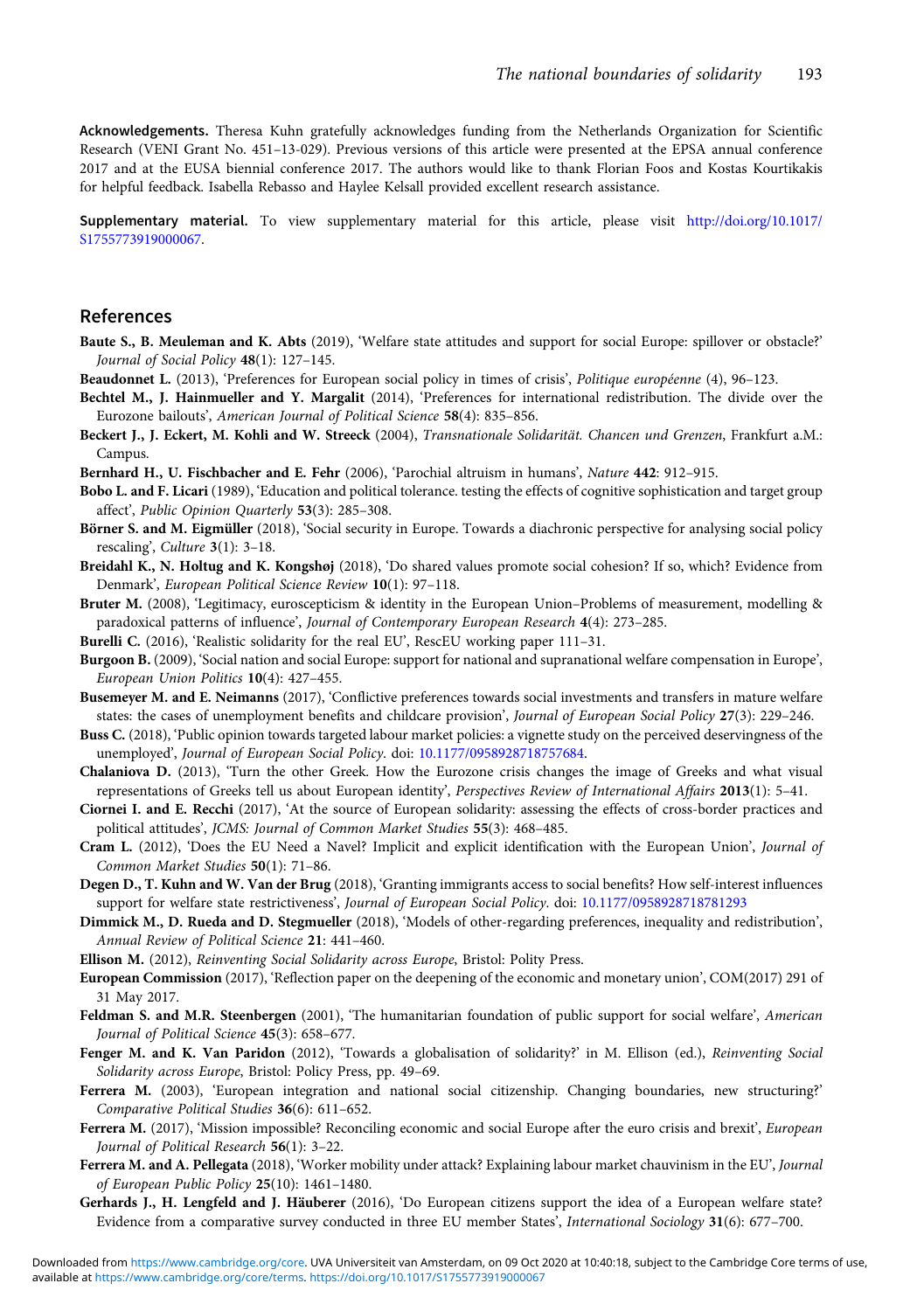- <span id="page-16-0"></span>Gerhards J., H. Lengfeld, Z. Ignacz, F. Kley and M. Priem (2018), 'How strong is European solidarity?' Berliner Studien zur Soziologie Europas / Berlin Studies on the Sociology of Europe (BSSE) 37.
- Hainmueller J. and M. Hiscox (2007), 'Educated preferences: explaining attitudes toward immigration in Europe', International Organization 61(2): 339–442.
- Hakhverdian A., E. van Elsas, W. van der Brug and T. Kuhn (2013), 'Euroscepticism and education: a longitudinal study of twelve EU member States, 1973-2010', European Union Politics 14(4): 522–541.
- Harell A., S. Soroka and S. Iyengar (2016), 'Race, Prejudice and attitudes toward redistribution: a comparative experimental approach', European Journal of Political Research 55(4): 723–744.
- Hooghe L. and G. Marks (2018), 'Cleavage theory meets Europe's Crises: Lipset, Rokkan, and the transnational cleavage', Journal of European Public Policy 25(1): 83–108.
- Hooghe M. and S. Verhaegen (2017), 'The democratic legitimacy of European Institutions and Support for Social Policy in Europe', in F. Vandenbroucke, C. Barnard, and G. De Baere (eds.), A European Social Union after the Crisis, Cambridge: Cambridge University Press, pp. 92–119.
- Iversen T. and D. Soskice (2001), 'An asset theory of social policy preferences', American Political Science Review 95(4): 875–893.
- Jacoby W. (1994), 'Public attitudes toward government spending', American Journal of Political Science 38(2): 336-361.
- Jæger M. (2006), 'Welfare regimes and attitudes towards redistribution: the regime hypothesis revisited', European Sociological Review 22(2): 157–170.
- Kleider H. and F. Stoeckel (2018), 'The politics of international redistribution: explaining public support for fiscal transfers in the EU', European Journal of Political Research 58(1): 4–29. doi: [10.1111/1475-6765.12268](https://doi.org/10.1111/1475-6765.12268)
- Kriesi H., E. Grande, R. Lachat, M. Dolezal, S. Bornschier and T. Frey (2008), West European Politics in the Age of Globalization, Cambridge: Cambridge University Press.
- Kuhn T. (2012), 'Why educational exchange programmes miss their mark: cross-border mobility, education and European identity', Journal of Common Market Studies 50(6): 994–1010.
- Kuhn T., H. Solaz and E. Van Elsas (2018), 'Practising what you preach: how cosmopolitanism promotes willingness to redistribute across the European Union', Journal of European Public Policy 25(12): 1759–1778.
- Kymlicka W. (2015), 'Solidarity in diverse societies: beyond neoliberal multiculturalism and welfare chauvinism', Comparative Migration Studies 3: 17.
- Lahusen C. and M. Grasso (2018), 'Solidarity in Europe: a comparative assessment and discussion', in Solidarity in Europe, Cham: Springer, pp. 253–281.
- Lancee B. and O. Sarrasin (2015), 'Educated preferences or selection effects? A longitudinal analysis of the impact of educational attainment on attitudes towards immigrants', European Sociological Review 31(4): 490–501.
- Meeusen C., T. de Vroome and M. Hooghe (2013), 'How does education have an impact on ethnocentrism? A structural equation analysis of cognitive, occupational status and network mechanisms', International Journal of Intercultural Relations 37(5): 507–522.
- Mewes J. and S. Mau (2013), 'Globalization, socio-economic status and welfare chauvinism: European perspectives on attitudes toward the exclusion of immigrants', International Journal of Comparative Sociology 54(3): 228–245.
- Miller D. and S. Ali (2014), 'Testing the national identity argument', European Political Science Review 6(2): 237-259.
- Noël A. and J.-P. Thérien (2008), Left and Right in Global Politics, Cambridge: Cambridge University Press.
- Paskov M. and C. Dewilde (2012), 'Income inequality and solidarity in Europe', Research in Social Stratification and Mobility 30(4): 415–432.
- Polyakova A. and N. Fligstein (2015), 'Is European integration causing Europe to become more nationalist? Evidence from the 2007–9 financial crisis', Journal of European Public Policy 23(1): 60–83.

Reeskens T. and W. Van Oorschot (2012), 'Disentangling the "New Liberal Dilemma": on the relation between general welfare redistribution preferences and welfare chauvinism', International Journal of Comparative Sociology 53(2): 120-139.

- Rueda D. and D. Stegmueller (2016), 'The externalities of inequality: fear of crime and preferences for redistribution in Western Europe', American Journal of Political Science 60(2): 472–489.
- Shayo M. (2009), 'A model of social identity with an application to political economy: nation, class, and redistribution', American Political Science Review 103(2): 147–174.
- Sinnott R. (2005), 'An evaluation of the measurement of national, subnational and supranational identity in cross national surveys', International Journal of Public Opinion Research 18(2): 211-223.
- Spath N. (2016), 'Automatic stabilizers for the euro area: what is on the table? Promises and problems of three proposals for cyclical stabilization', Jacques Delors Institute Policy Paper (166), 1–26.
- Stjerno S. (2009), Solidarity in Europe. The History of an Idea, Cambridge: Cambridge University Press.
- Stoeckel F. and T. Kuhn (2018), 'Mobilizing citizens for costly policies: the conditional effect of party cues on support for international bailouts in the European Union', Journal of Common Market Studies 56(2): 446–461.
- Surridge P. (2016), 'Education and liberalism: pursuing the link', Oxford Review of Education 42(2): 146-164.
- Van der Brug W. and J. Van Spanje (2009), 'Immigration, Europe and the 'New' cultural dimension', European Journal of Political Research 48(3): 309–334.